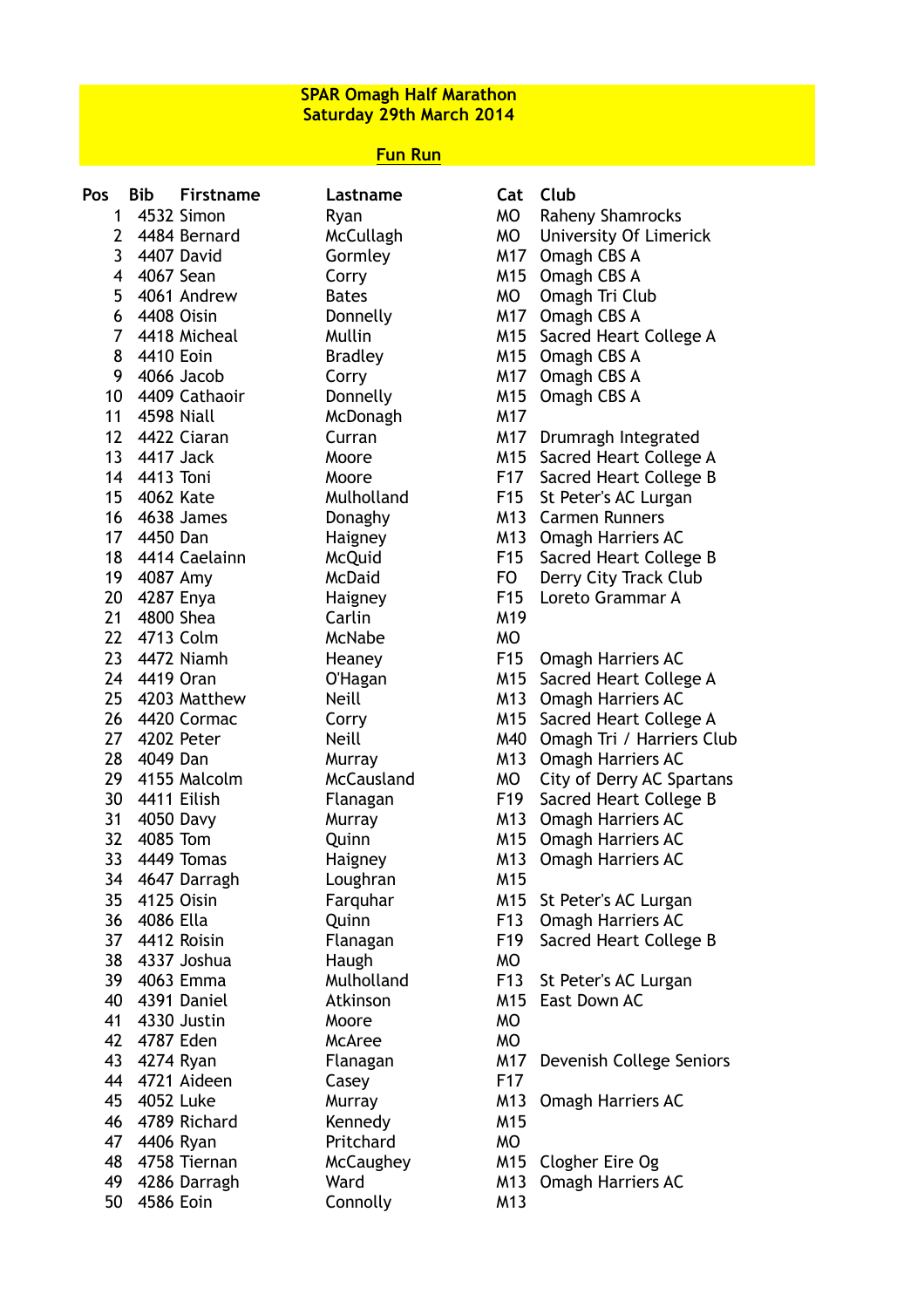53 4643 Ronan Duncan M13 Omagh Harriers 55 4205 Hannah Cochrane F13 Richmount P S 56 4771 Kathy McNabb FO 57 4360 Conor Blee MJ<br>58 4454 Oscar Downie M17 59 4652 Oonagh Fitzpatrick FO 60 4480 Gerard Turbitt MO Omagh Tri Club 63 4794 Maeve Maher-McWilliams FO NWTC 64 4139 Rian Norrby M15 65 4501 Oran Treacy M13 Beragh 67 4236 Conor McCloskey M40<br>68 4102 Catherine Cunningham F17 72 4674 Lauren Kee F15 Omagh Academy 75 4041 Eoin McKervey M13 76 4522 Stephen Coyle M13 77 4099 Cathy Cunningham FO Omagh Tri Club 78 4630 Tom McMorrow M13 79 4238 Gavin McCullagh MO 80 4459 Andrew Jnr Dobbin M13 81 4802 Adhan **Darrian** M17 82 4557 Michael Mulligan MO Crossfit Omagh 83 4602 Philip McKeown M13<br>84 4790 James Kennedy M13 85 4389 Kayla McLaughlin F13 86 4405 Darren Pritchard MO 88 4588 Paul Grugan MO 90 4530 Keelan Gallagher M13 Omagh CBS 91 4381 Eoghan McCaffrey M15 93 4558 Brian Mulligan MO Crossfit Omagh 94 4853 Tina Brady Brady FO 95 4648 Aidan Loughran M13 96 4372 Daryl Moohan MO 98 4742 Matthew Kerlin M17 101 4387 Dwaine Vance MO 103 4750 Jonathan Harkin MO 104 4746 Peter Clarke MO 105 4782 Adam Brophy M13 106 4659 Gerri O'Neill FO

51 4469 Callian **Deehan** Deehan M15 Omagh CBS 52 4048 Jp Murray Music M13 Omagh Harriers AC 54 4467 Sean **Devine** Devine M13 St Mary's P.S Killyclogher Downie M17 Drumragh Integrated 61 4068 Edward Corry M13 Omagh Harriers AC 62 4415 Aoibheann McCaughey F15 Sacred Heart College B 66 4326 Liam Harte M50 Lifford AC Fit4life Cunningham F17 Omagh Harriers AC 69 4290 Aoibh Haigney F17 Loreto Grammar A 70 4444 David **Quinn** Quinn M13 Omagh Harriers AC 71 4416 Emma Lynch F15 Sacred Heart College B 73 4289 Elizabeth Gormley F15 Loreto Grammar A 74 4473 Sean Diamond M13 Omagh Harriers AC Kennedy M13 Methodist College Belfast 87 4222 Maria Corless F13 Omagh Harriers AC 89 4503 Michael Kelly Kelly M13 St Mary's P.S Killyclogher 92 4149 Dean Carroll M19 Sacred Heart College E 97 4323 Darragh O'Kane MJ Drumragh Integrated 99 4259 Adam McAleer M13 Omagh Harriers AC 100 4324 Christopher Quinn MJ 1st Omagh Explorer Scouts 102 4489 Dervla **Heaney** F13 Omagh Harriers AC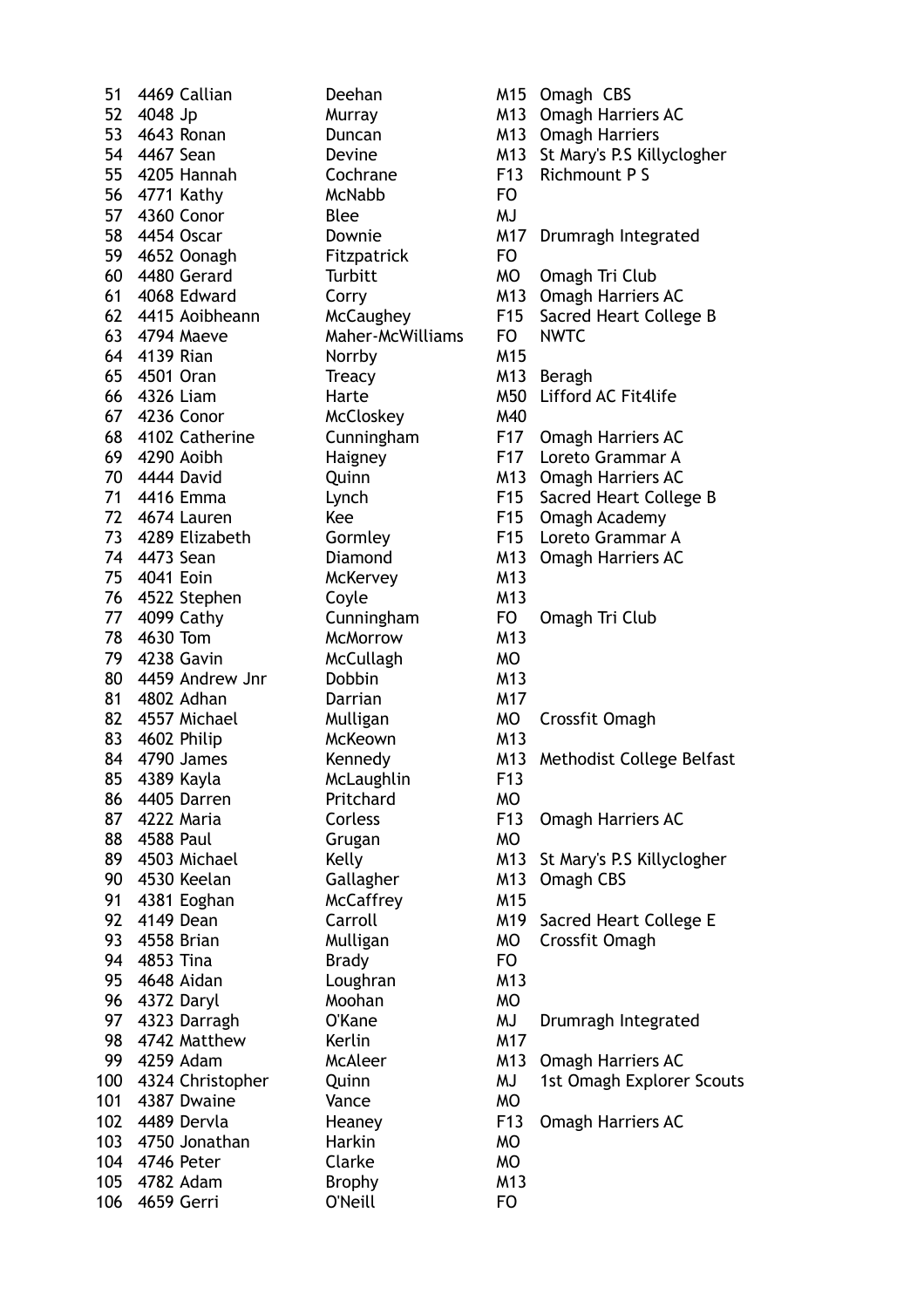| 107 | 4365 Terry        | Sharkey          | M35             |                              |
|-----|-------------------|------------------|-----------------|------------------------------|
| 108 | 4695 Niall        | McLaughlin       | M15             |                              |
|     | 109 4182 Seamus   | Ward             | <b>MO</b>       | Born to Run                  |
|     | 110 4347 Kevin    | McLaughlin       | M45             |                              |
| 111 | 4023 Liam         | O'Neill          | <b>MO</b>       |                              |
|     | 112 4559 Lambert  | Carmichael       | <b>MO</b>       |                              |
|     | 113 4248 Callum   | O'Donnell        | M17             | <b>Omagh Scouts</b>          |
|     | 114 4481 Harvey   | Walker           | M <sub>13</sub> |                              |
|     | 115 4270 Lewis    | McVitty          | F13             | Devenish College Juniors     |
|     | 116 4547 Pauline  | Furey            | M13             |                              |
| 117 | 4098 John         | Moore            | <b>MO</b>       |                              |
|     | 118 4580 Brendan  | quinn            | M <sub>15</sub> |                              |
|     | 119 4004 Joshua   | Green            | M15             |                              |
|     | 120 4529 Odhran   | <b>McNamee</b>   | M <sub>15</sub> |                              |
|     | 121 4439 Dylan    |                  | <b>MO</b>       |                              |
|     |                   | McCullagh        |                 |                              |
|     | 122 4423 Rianna   | Curran           | F <sub>17</sub> | Loreto Grammar A             |
|     | 123 4212 Rhyce    | Whalley          | M <sub>13</sub> |                              |
|     | 124 4754 Lochlann | Meenagh          | M13             |                              |
|     | 125 4193 Mark     | Quigely          | <b>MO</b>       | Born to Run                  |
|     | 126 4364 Shauna   | McElhill         | FJ              | North Fermanagh Fitness Club |
|     | 127 4685 Thomas   | Garland          | <b>MO</b>       |                              |
|     | 128 4673 Cormac   | <b>Taggart</b>   | M13             |                              |
|     | 129 4442 Ellen    | Gormley          | F13             | <b>Omagh Harriers AC</b>     |
|     | 130 4531 Oran     | Gallagher        | M13             | Omagh Harriers AC            |
|     | 131 4280 Declan   | Falls            | <b>MO</b>       | Aghyaran                     |
|     | 132 4438 Nathan   | McCullagh        | <b>MO</b>       |                              |
|     | 133 4781 Caitlin  | <b>Brophy</b>    | F <sub>15</sub> |                              |
|     | 134 4024 Michaela | O'Neill          | F <sub>O</sub>  |                              |
|     | 135 4305 Caroline | <b>McGurk</b>    | F <sub>O</sub>  |                              |
|     | 136 4358 Dan      | O'Mahoney        | M40             |                              |
|     | 137 4783 Stephen  | <b>Brophy</b>    | <b>MO</b>       |                              |
|     | 138 4714 Patrick  | McDaid           | <b>MO</b>       |                              |
| 139 | 4856 Samuel       | <b>Clements</b>  | M13             |                              |
| 140 | 4867 Ryan         | Thompson         | M15             |                              |
| 141 | 4226 James        | Thompson         | M15             |                              |
| 142 | 4016 George       | Goodwin          | M15             |                              |
| 143 | 4148 Ryan         | Kelly            | M19             | Sacred Heart College E       |
| 144 | 4385 Ruairi       | Power            | M <sub>15</sub> |                              |
| 145 | 4582 Jack         | Moore            | M13             |                              |
|     | 146 4854 Oran     | Johnston         | M13             |                              |
| 147 | 4617 Nicola       | Silcock          | F <sub>O</sub>  |                              |
| 148 | 4250 Sam          | Alderdice        | M13             | <b>Omagh Scouts</b>          |
| 149 | 4303 Louise       | <b>McCaffrey</b> | F45             | <b>Clones AC</b>             |
| 150 | 4380 Jennifer     | Doonan           | <b>FO</b>       | <b>Vtcc</b>                  |
| 151 | 4268 Colin        | O'Callaghan      | <b>MO</b>       |                              |
| 152 | 4370 Sam          | <b>McCracken</b> | <b>MO</b>       |                              |
| 153 | 4331 Michelle     | <b>McGlone</b>   | F40             |                              |
|     | 154 4321 Roisin   | MacRory          | F45             |                              |
| 155 | 4599 May          | Coyle            | F <sub>O</sub>  |                              |
|     | 156 4249 Harry    | <b>Isaacs</b>    | M15             |                              |
|     |                   |                  |                 | <b>Omagh Scouts</b>          |
| 157 | 4084 Briege       | Loughran         | F <sub>O</sub>  |                              |
| 158 | 4535 Kerry Anne   | McAlynn          | <b>FO</b>       |                              |
| 159 | 4822 Conor        | Skinnader        | <b>MO</b>       |                              |
| 160 | 4508 Robby        | <b>Baxter</b>    | <b>MO</b>       |                              |
| 161 | 4069 Fionn        | Corry            | M13             | <b>Omagh Harriers AC</b>     |
| 162 | 4507 Louise       | Conway           | <b>FO</b>       |                              |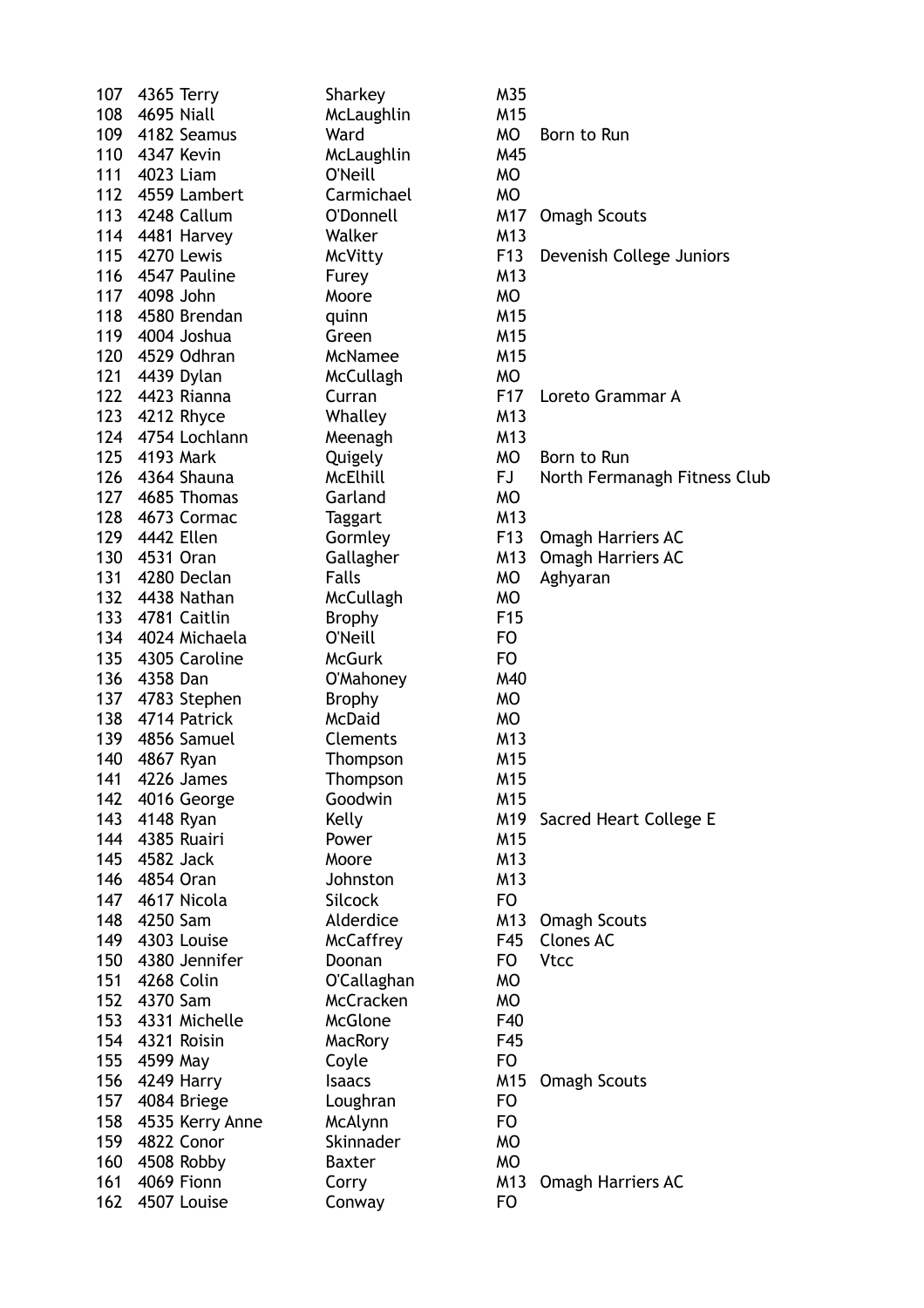|     | 163 4806 Tiernan   | Devine                 | M13             |
|-----|--------------------|------------------------|-----------------|
|     | 164 4267 Laura     | Fox                    | FO              |
|     | 165 4401 Michael   | O'Kane                 | МO              |
|     | 166 4014 David     | Kilner                 | МO              |
|     | 167 4065 Eamonn    | Corry                  | МO              |
|     | 168 4369 Morgan    | Millar                 | F <sub>15</sub> |
|     | 169 4322 Adrian    | O'Kane                 | M40             |
|     | 170 4506 Eoin      | Ferris                 | M13             |
|     | 171 4231 Jimmy     | Law                    | M50             |
|     | 172 4233 Jack      | Law                    | M13             |
|     | 173 4827 Martin    | Quinn                  | МO              |
|     | 174 4390 Shona     | McLaughlin             | F <sub>15</sub> |
|     | 175 4107 Karolanne | Dillon                 | FO              |
|     | 176 4709 Anna      | Sweeney                | F13             |
|     | 177 4772 Bronagh   | McElholm               | FO              |
|     | 178 4297 Neave     | Nethery                | FJ              |
|     | 179 4077 Harry     | Mulligan               | МO              |
|     | 180 4119 Nicole    | Nethery                | F <sub>13</sub> |
|     | 181 4120 Danielle  | <b>Nethery</b>         | F13             |
|     | 182 4861 Oonagh    | Mullan                 | FO              |
|     | 183 4071 Desmond   | <b>Brownlie</b>        | МO              |
|     | 184 4826 Eadaoin   | Collins                | FO              |
|     | 185 4807 Pauline   | Devine                 | FO              |
|     | 186 4470 Dylan     | Mills                  | M15             |
|     | 187 4292 Mary      | Prunty                 | F40             |
|     | 188 4344 Hannah    | <b>McGarrity</b>       | FJ              |
|     | 189 4031 Agnieszka | Matuszak               | F <sub>19</sub> |
|     | 190 4368 Judith    | Niven                  | FO.             |
|     | 191 4443 Ivan      | Buchanan               | МO              |
|     | 192 4637 Susan     | Young                  | FO              |
|     | 193 4776 Tom       | Cunningham             | M13             |
|     | 194 4121 Shannon   | Nethery                | F <sub>15</sub> |
|     | 195 4813 Eamon     | Duncan                 | МO              |
|     | 196 4828 Orlagh    | Duncan                 | F <sub>13</sub> |
|     | 197 4116 Marc      |                        | M13             |
|     | 198 4000 Samantha  | Maguire<br>Sands Moore | FO              |
|     | 199 4115 Caroline  |                        |                 |
|     | 200 4584 Leslie    | Maguire                | FO<br>МO        |
|     |                    | Moore                  |                 |
|     | 201 4054 Maeve     | Monaghan               | FO.             |
|     | 202 4047 Oonagh    | Monaghan               | FO              |
|     | 203 4044 Jonathan  | Wallace                | МO              |
|     | 204 4834 Adrian    | McGaughey              | МO              |
|     | 205 4541 Peter     | Dolan                  | <b>MO</b>       |
|     | 206 4207 Orla      | <b>McCabe</b>          | F40             |
|     | 207 4866 Jade      | McLaughlin             | F <sub>13</sub> |
|     | 208 4091 Alex      | Colhoun                | M13             |
|     | 209 4521 Joseph    | Duff                   | M13             |
|     | 210 4090 Sharon    | Colhoun                | FO              |
| 211 | 4109 Tracey        | Doherty                | FO              |
| 212 | 4778 Mairead       | Gormley                | FO              |
|     | 213 4132 Peaches   | Owens                  | F19             |
|     | 214 4615 Kieran    | Taggart                | МO              |
|     | 215 4232 Matthew   | Law                    | M13             |
|     | 216 4499 Nikita    | Ward                   | F <sub>19</sub> |
|     | 217 4327 Emma      | Meehan                 | FJ              |
| 218 | 4211 Morgan        | Whalley                | F15             |

Fox **FO** Monaghan Town Runners 0'Kane MO knockmany Running Club 0'Kane M40 Drumragh Integrated Dillon FO Eglinton Road Runners Sweeney F13 Carmen Runners Brownlie MO Lagan Valley AC Mills M15 Omagh Scouts McGarrity FJ Kildress Maguire **FO** Clones AC Monaghan FO Ederney GFC Doherty FO Eglinton Road Runners Owens F19 Sacred Heart College C Ward F19 North Fermanagh Fitness Club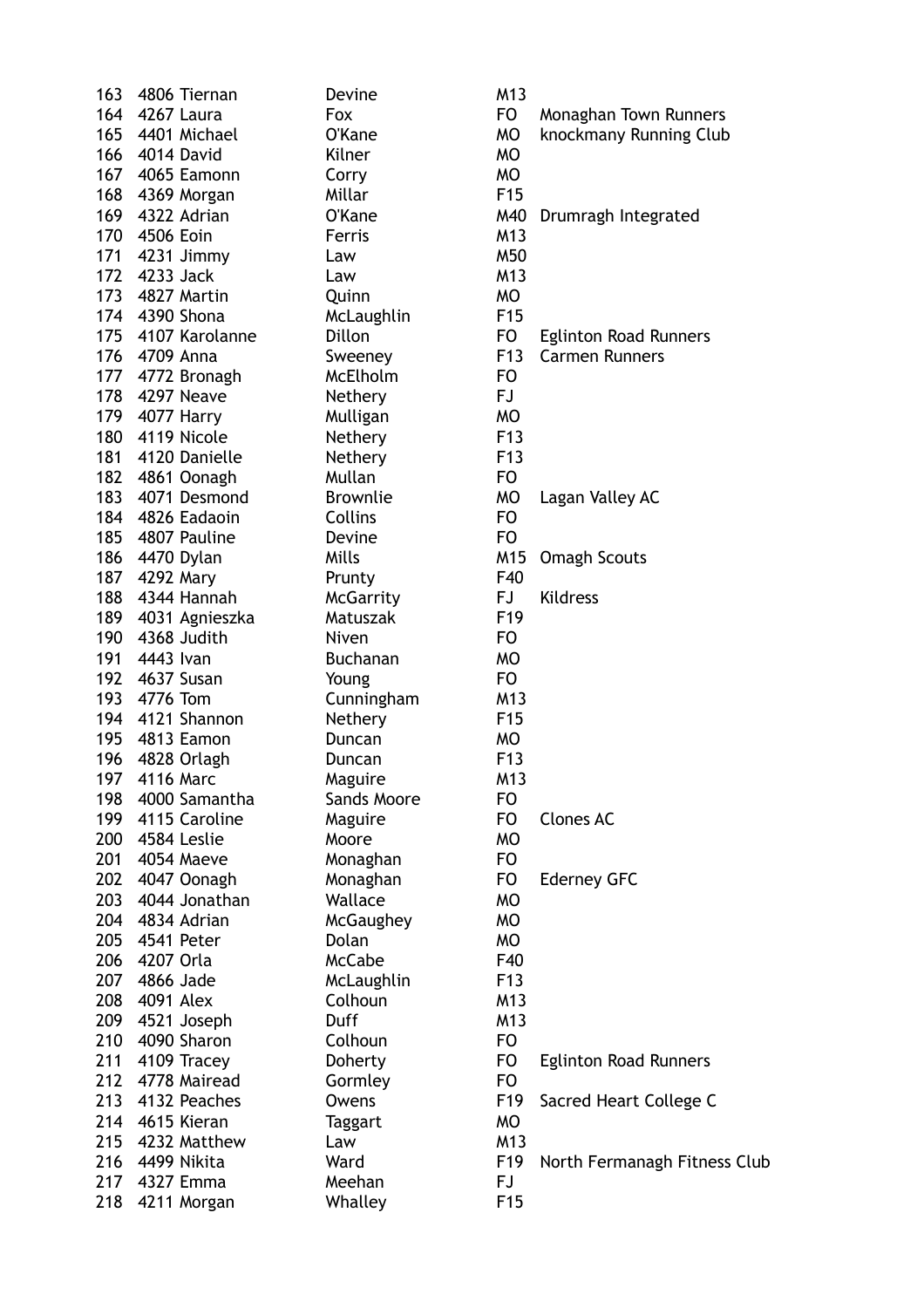|     | 219 4383 Zoe       | McCutcheon       | F <sub>1</sub> 3 | North Fermanagh Fitness Club |
|-----|--------------------|------------------|------------------|------------------------------|
|     | 220 4384 Zara      | <b>Flack</b>     | F <sub>15</sub>  | North Fermanagh Fitness Club |
|     | 221 4568 Megan     | Finlay           | F <sub>15</sub>  |                              |
|     | 222 4728 Euan      | Jackson          | M13              |                              |
|     | 223 4729 Euan      | Jackson          | <b>MO</b>        |                              |
|     | 224 4707 Gerard    | <b>McCourt</b>   | <b>MO</b>        | Monaghan Town Rangers        |
|     |                    |                  |                  |                              |
|     | 225 4490 Catherine | Rodgers          | F <sub>O</sub>   |                              |
|     | 226 4088 Molly     | Adams            | F <sub>13</sub>  |                              |
|     | 227 4298 Mia       | Nethery          | FJ               |                              |
|     | 228 4740 Sam       | Connor           | <b>MO</b>        |                              |
|     | 229 4312 Jack      | Latimer          | <b>MJ</b>        |                              |
|     | 230 4278 Clodagh   | McLaughlin       | F <sub>15</sub>  |                              |
|     | 231 4699 Allister  | Parke            | <b>MO</b>        |                              |
|     | 232 4269 Olivia    | Weir             | F <sub>13</sub>  | Devenish College Juniors     |
|     | 233 4646 Brian     | Kelly            | <b>MO</b>        |                              |
|     | 234 4089 Rita      | Muldoon          | F <sub>O</sub>   |                              |
|     | 235 4313 Theo      | Latimer          | MJ               |                              |
|     | 236 4140 Deborah   |                  |                  |                              |
|     |                    | Doherty          | FO               | <b>BOLT</b>                  |
|     | 237 4314 Emily     | Latimer          | F40              |                              |
|     | 238 4538 Susie     | Mellon           | F <sub>O</sub>   |                              |
|     | 239 4825 Emma      | Quigley          | F17              | Omagh fpc Bible class        |
|     | 240 4235 Claire    | McCloskey        | F40              |                              |
|     | 241 4554 Amanda    | Mitchell         | F <sub>O</sub>   |                              |
|     | 242 4258 Keith     | Dolan            | <b>MO</b>        |                              |
|     | 243 4283 Catherine | McGee            | F <sub>15</sub>  | <b>Omagh Harriers AC</b>     |
|     | 244 4008 Steffi    | Mills            | F <sub>O</sub>   |                              |
|     | 245 4206 Susan     | <b>McCaughey</b> | F35              |                              |
|     | 246 4497 Tracie    | McMulkin         | FO               | North Fermanagh Fitness Club |
|     | 247 4498 Lisa      | Ward             | F <sub>O</sub>   | North Fermanagh Fitness Club |
| 248 | 4456 Kate          | <b>McAleer</b>   | F <sub>O</sub>   |                              |
|     |                    |                  |                  |                              |
|     | 249 4457 Bronwen   | Quinn            | F <sub>O</sub>   |                              |
|     | 250 4784 Martin    | Dolan            | MO               | Aghyaran Finn Valley         |
|     | 251 4464 Eoghan    | McNichol         | M13              |                              |
| 252 | 4741 John          | Kerlin           | <b>MO</b>        |                              |
| 253 | 4328 Kerrie        | Grugan           | F <sub>O</sub>   |                              |
| 254 | 4597 Michaela      | Conway           | F <sub>19</sub>  |                              |
| 255 | 4777 Jackie        | Friel            | F <sub>O</sub>   |                              |
| 256 | 4020 Claire        | Small            | F <sub>O</sub>   | <b>Body Pulse Motivation</b> |
| 257 | 4318 Kerry         | Quinn            | <b>FJ</b>        | Cappagh                      |
| 258 | 4320 Seanain       | Kelly            | FJ               |                              |
| 259 | 4596 Ainne         | Conway           | F <sub>O</sub>   |                              |
| 260 | 4657 Adam          | Short            | M15              |                              |
| 261 | 4219 Valerie       | Rice             | F <sub>O</sub>   |                              |
|     | 4220 Cathal        |                  |                  |                              |
| 262 |                    | Rice             | <b>MO</b>        |                              |
| 263 | 4645 Gerry         | Owens            | <b>MO</b>        |                              |
| 264 | 4356 Kathleen      | O'Mahoney        | F45              |                              |
| 265 | 4051 Grace         | Murray           | F <sub>13</sub>  | Omagh Harriers AC            |
| 266 | 4587 Eabha         | Grugan           | F <sub>13</sub>  |                              |
| 267 | 4002 Mandy         | McEvoy           | FO               | Peninsular Triathlon         |
| 268 | 4072 Louise        | <b>McClaine</b>  | F17              | Omagh High School            |
| 269 | 4338 Ruth          | Buchanan         | F <sub>O</sub>   |                              |
| 270 | 4658 Sarah Louise  | <b>Burt</b>      | F <sub>13</sub>  |                              |
| 271 | 4785 Kevin         | McHugh           | MO               | Aghyaran Finn Valley         |
| 272 | 4100 Brona         | Cunningham       | F <sub>13</sub>  | St Mary's P.S Killyclogher   |
| 273 | 4526 Nena          | Armstrong        | F <sub>13</sub>  | Omagh Harriers AC            |
| 274 | 4715 Laura         | Quigley          | F <sub>19</sub>  | Omagh FPC Bible Class        |
|     |                    |                  |                  |                              |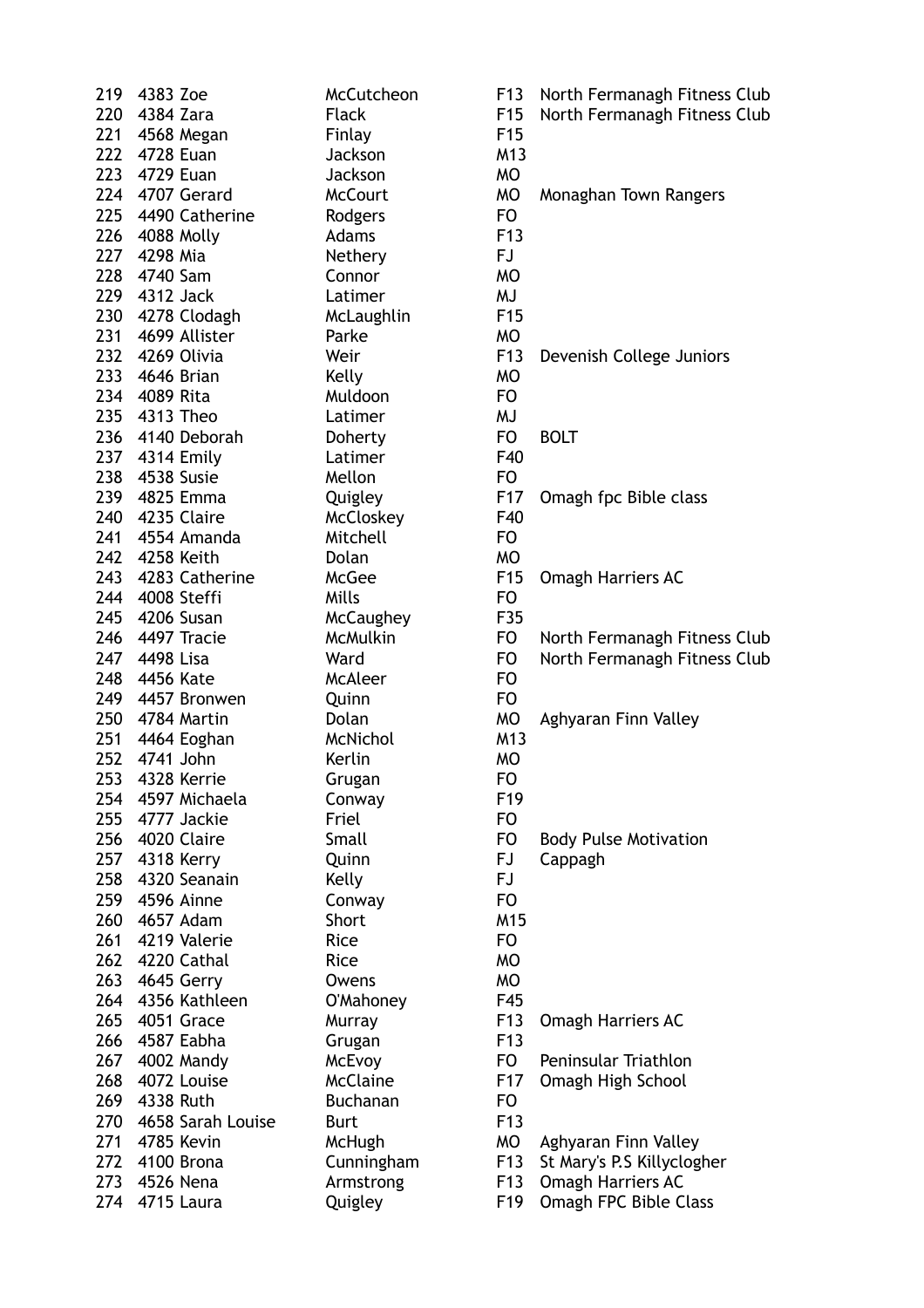|     | 275 4111 Marian    | Feeney                            | <b>FO</b>              | <b>Eglinton Road Runners</b> |
|-----|--------------------|-----------------------------------|------------------------|------------------------------|
|     | 276 4001 Calanthia | Lilburn                           | <b>FO</b>              |                              |
|     | 277 4351 Peter     | McCullagh                         | <b>MO</b>              |                              |
|     | 278 4103 Rory      | Cunningham                        | M15                    |                              |
| 279 | 4346 Sharon        | McLaughlin                        | F45                    |                              |
|     | 280 4114 Fiona     | <b>McCullagh</b>                  | F <sub>O</sub>         |                              |
|     | 281 4402 Sinead    | Dolan                             | <b>FO</b>              |                              |
|     | 282 4460 Susan     | Pauley                            | <b>FO</b>              |                              |
|     | 283 4196 Martin    | Young                             | <b>MO</b>              | Born to Run                  |
|     | 284 4858           |                                   |                        |                              |
| 285 | 4273 Thea          | Newman                            | F13                    | Devenish College Juniors     |
|     | 286 4756 Siobhan   | O'Neill                           | F <sub>O</sub>         |                              |
|     | 287 4271 Rachel    | Thompson                          | F13                    | Devenish College Juniors     |
|     | 288 4539 Darerca   | Daly Hutton                       | F13                    | North Fermanagh Fitness Club |
|     | 289 4764 Lisa      | McKenna                           | F <sub>O</sub>         |                              |
|     | 290 4128 Aine      | Rodgers                           | F <sub>13</sub>        |                              |
| 291 | 4073 Kathryn       | Johnston                          | F17                    | Omagh High School            |
|     | 292 4075 Nicola    | Phair                             | F <sub>17</sub>        | Omagh High School            |
|     | 293 4462 Shay      | Northern                          | M13                    |                              |
|     | 294 4733 Joe       | Miller                            | M13                    |                              |
|     | 295 4374 David     | <b>Stewart</b>                    | <b>MO</b>              |                              |
|     | 296 4743 Mairead   | <b>McCann</b>                     | <b>FO</b>              |                              |
| 297 | 4319 Feilim        | Quinn                             | M45                    | Cappagh                      |
| 298 | 4491 Edel          | <b>Browne</b>                     | FO                     | <b>Active Communities</b>    |
|     | 299 4108 Janette   | <b>Burns</b>                      | FO                     | <b>Eglinton Road Runners</b> |
|     | 300 4818 Darren    | McGaughey                         | <b>MO</b>              |                              |
|     | 301 4461 Fiona     | McElholm                          | <b>FO</b>              |                              |
|     | 302 4708 Gabriel   | Clarke                            | MO                     | Lifford AC Fit4life          |
|     | 303 4217 Hannah    | Cooper                            | F <sub>15</sub>        |                              |
|     | 304 4260 Margaret  | Culliton                          | <b>FO</b>              |                              |
|     | 305 4445 Fione     | Quinn                             | F <sub>O</sub>         |                              |
|     | 306 4254 Adam      | <b>McCollum</b>                   | M15                    | <b>Omagh Scouts</b>          |
|     | 307 4451 Laura     | Gormley                           | <b>FO</b>              |                              |
|     | 308 4143 Danielle  | Logue                             | F17                    | Sacred Heart College D       |
| 309 | 4591 Molly         | Chism                             | F <sub>13</sub>        |                              |
| 310 | 4592 Ciara         | Chism                             | <b>FO</b>              |                              |
| 311 | 4129 Oran          |                                   | M13                    | <b>Omagh Harriers AC</b>     |
|     | 312 4158 Denee     | Rodgers<br>Boyda                  | FO                     | Born to Run                  |
|     | 313 4361 Georgie   | Harkin                            | M50                    |                              |
|     |                    |                                   |                        |                              |
| 314 | 4765 Conor         | Doyle                             | M13                    |                              |
| 315 | 4805 Conor         | <b>Bradley</b><br><b>McFadden</b> | <b>MO</b><br><b>FO</b> |                              |
| 316 | 4679 Emma          |                                   |                        |                              |
| 317 | 4770 Emmet         | McKnight                          | <b>MO</b>              |                              |
| 318 | 4043 Courtney      | Allen                             | F <sub>19</sub>        |                              |
| 319 | 4678 Serena        | McDermott                         | <b>FO</b>              |                              |
| 320 | 4583 Nicola        | Moore                             | F <sub>13</sub>        |                              |
| 321 | 4727 Eiemarie      | Carson                            | F <sub>17</sub>        |                              |
| 322 | 4793 Paula         | Moore                             | <b>FO</b>              |                              |
| 323 | 4734 Erina         | Gavin                             | <b>FO</b>              |                              |
| 324 | 4816 Paula         | Cashel                            | F <sub>19</sub>        |                              |
| 325 | 4860 Diane         | Nikolova                          | <b>FO</b>              |                              |
| 326 | 4755 Seamus        | <b>Boyle</b>                      | <b>MO</b>              |                              |
| 327 | 4127 Sinead        | Rodgers                           | <b>FO</b>              |                              |
| 328 | 4237 Susan         | <b>Beattie</b>                    | F35                    |                              |
| 329 | 4561 Caroline      | Coyle                             | FO                     |                              |
| 330 | 4619 Caitlin       | <b>O'Hanlon</b>                   | F <sub>15</sub>        |                              |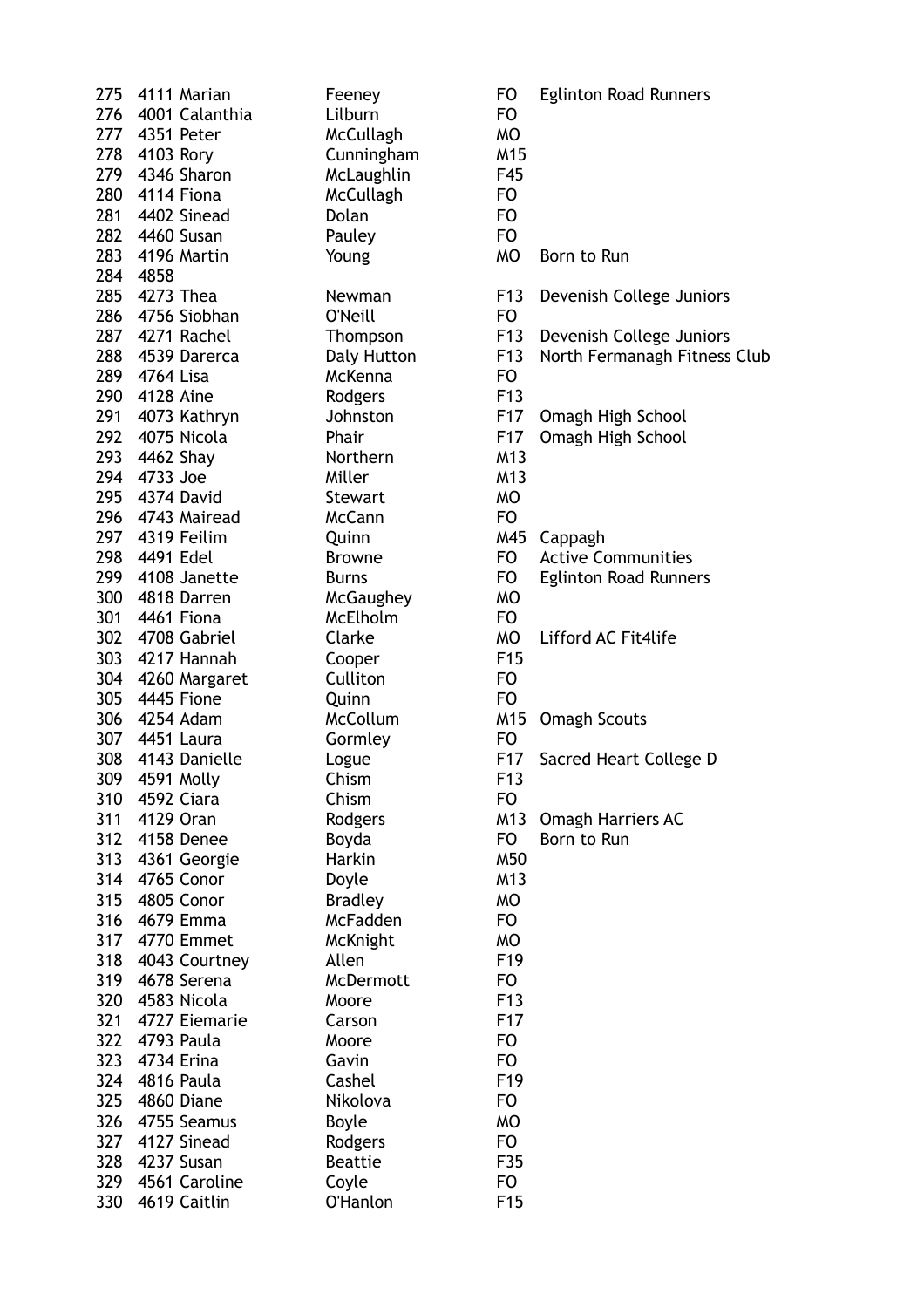| 331        | 4487 Patricia               | Duffy                            | <b>FO</b>       |                              |
|------------|-----------------------------|----------------------------------|-----------------|------------------------------|
|            | 332 4378 Laura              | <b>McCaffrey</b>                 | F <sub>O</sub>  |                              |
|            | 333 4585 Audrey             | Moore                            | F <sub>O</sub>  |                              |
|            | 334 4628 Eva                | <b>McCaul</b>                    | F <sub>15</sub> |                              |
| 335        | 4795 Lucy                   | <b>Brunt</b>                     | F <sub>15</sub> |                              |
|            | 336 4792 Leah               | Short                            | F <sub>15</sub> |                              |
|            | 337 4180 Lauren             | Quigely                          | F <sub>19</sub> | Born to Run                  |
|            | 338 4186 Laura              | Webb                             | FO              | Born to Run                  |
|            | 339 4796 Alice              | <b>Brunt</b>                     | F <sub>13</sub> |                              |
|            | 340 4550 Gary               | Miller                           | <b>MO</b>       |                              |
| 341        | 4003 Callum                 | Green                            | M13             |                              |
|            | 342 4492 Kathy              | Cunningham                       | F <sub>O</sub>  |                              |
|            | 343 4791 Paul               | Melarky                          | <b>MO</b>       | <b>Eglinton Road Runners</b> |
|            | 344 4156 Denise             | Turner                           | F <sub>O</sub>  |                              |
|            | 345 4697 Maeve              | McCullough                       | F <sub>O</sub>  |                              |
|            | 346 4074 Laura              | Jones                            | F <sub>17</sub> | Omagh High School            |
|            | 347 4440 Clare              | McCullagh                        | F <sub>O</sub>  |                              |
|            | 348 4831 Briege             | Lyons                            | F <sub>O</sub>  |                              |
|            | 349 4350 Kerry              | McCullagh                        | F35             |                              |
|            | 350 4363 Sharon             | Mc Aleer                         | F35             |                              |
|            | 351 4197 Hannah             | Quigley                          | M <sub>15</sub> | Born to Run                  |
|            | 352 4569 Neamh              | Rodges                           | F <sub>O</sub>  |                              |
|            | 353 4570 Conor              | Mc Nally                         | <b>MO</b>       |                              |
|            | 354 4040 Ann                | Finn                             | F <sub>O</sub>  |                              |
|            | 355 4500 Maria              | Kelly                            | F <sub>O</sub>  |                              |
|            | 356 4118 Paul               | Mullin                           | <b>MO</b>       | Omagh St Endas               |
|            | 357 4201 Mary               | Carmichael                       | F <sub>O</sub>  |                              |
| 358        | 4261 Don                    | Culliton                         | <b>MO</b>       |                              |
|            | 359 4060 Colm               | McElholm                         | <b>MO</b>       |                              |
|            | 360 4525 Barry              | Colton                           | <b>MO</b>       |                              |
| 361        | 4210 Barnaby                | Heywood                          | M60             |                              |
|            | 362 4117 Tony               | McConnell                        | <b>MO</b>       |                              |
|            | 363 4154 Claire             | Keys                             | F <sub>O</sub>  |                              |
|            | 364 4540 Hazel              | Sprouie                          | F <sub>O</sub>  |                              |
| 365        | 4797 Avis                   | <b>Brunt</b>                     | FO              |                              |
| 366        | 4649 Shaun                  | Collins                          | <b>FO</b>       |                              |
|            | 367 4610 Joanne             | Cassidy                          | F <sub>O</sub>  |                              |
|            | 368 4352 Cherith            | Anderson                         | <b>FJ</b>       |                              |
|            | 369 4092 Maeve              |                                  | F <sub>15</sub> |                              |
|            | 370 4106 Carla              | Hughes<br>O'Donnell              | F <sub>O</sub>  | <b>Eglinton Road Runners</b> |
| 371        | 4801 Megan                  |                                  | F <sub>17</sub> |                              |
| 372        | 4600 Mark                   | Harpur<br>Graham                 | M13             |                              |
| 373        | 4601 Nathan                 | Graham                           | <b>MO</b>       |                              |
|            | 374 4339 Calvin             | <b>Buchanan</b>                  | <b>MJ</b>       |                              |
|            | 375 4465 Shauna             | McNichol                         | F <sub>O</sub>  |                              |
|            | 376 4864 Michelle           | <b>McNelis</b>                   | F <sub>O</sub>  |                              |
| 377        | 4101 Cormac                 |                                  | <b>MO</b>       | Running for Roney            |
| 378        | 4775 Sinead                 | Cunningham                       | F <sub>O</sub>  |                              |
|            | 379 4317 Catherine          | Cunningham<br>Deeny              | F <sub>O</sub>  |                              |
| 380        | 4808 Catriona               | <b>McAleer</b>                   | F <sub>15</sub> |                              |
|            |                             |                                  |                 |                              |
| 381<br>382 | 4315 Majella<br>4316 Jackie | <b>Breslin</b><br><b>Stewart</b> | F45<br>F35      | Lifford AC                   |
| 383        | 4446 Joan                   | Colhoun                          | F <sub>O</sub>  | Lifford AC Fit4life          |
| 384        | <b>4227 Alex</b>            | Thompson                         | F <sub>15</sub> |                              |
| 385        | 4007 Suma                   | Surendranath                     | F <sub>O</sub>  |                              |
| 386        | 4302 Ciara                  | <b>Bradley</b>                   | F <sub>O</sub>  |                              |
|            |                             |                                  |                 |                              |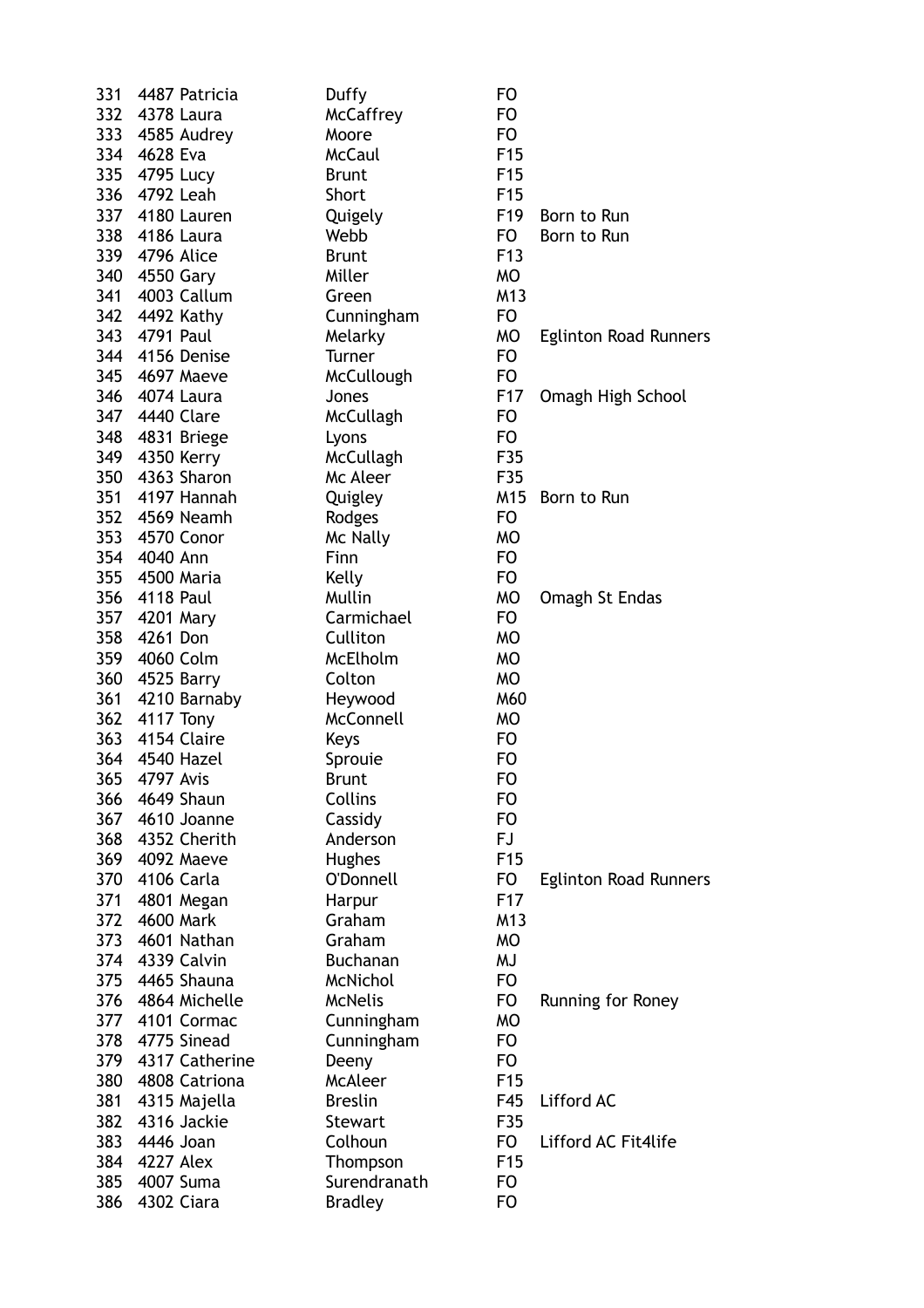| 387 | 4055 Joy          | Carson            | FO              |                              |
|-----|-------------------|-------------------|-----------------|------------------------------|
| 388 | 4056 Rachael      | <b>McClean</b>    | F <sub>O</sub>  |                              |
| 389 | 4019 Rosie        | Mills             | F <sub>O</sub>  |                              |
| 390 | 4757 Melissa      | Devlin            | F <sub>O</sub>  |                              |
| 391 | 4194 Sinead       | McGilloway        | F <sub>O</sub>  | Born to Run                  |
| 392 | 4035 Paula        | O'Neill           | F <sub>O</sub>  |                              |
|     | 393 4036 Mark     | <b>O'Neill</b>    | <b>MO</b>       |                              |
|     | 394 4435 Tricia   | Quinn             | F <sub>O</sub>  |                              |
| 395 | 4636 Marian       | <b>McAleer</b>    | F <sub>O</sub>  |                              |
| 396 | 4325 Yvonne       | McFeely           | F45             | <b>Eglinton Road Runners</b> |
| 397 | 4124 Cameron      | <b>McCrory</b>    | M <sub>13</sub> |                              |
| 398 | 4563 Emma         | Mosgrove          | F <sub>O</sub>  |                              |
| 399 | 4564              |                   |                 |                              |
| 400 | 4651 Caitrin      | Carson            | FO.             |                              |
| 401 | 4732 Donna        | Miller            | F <sub>O</sub>  |                              |
| 402 | 4717 Rebekah      | McKelvey          | F <sub>O</sub>  |                              |
| 403 | 4555 Aine         | Campbell          | F <sub>17</sub> |                              |
|     | 404 4760 Kate     | Mullen            | F <sub>O</sub>  |                              |
|     | 405 4110 Sabrina  | Carton            | FO              | <b>Eglinton Road Runners</b> |
|     | 406 4716 Anna     | McKelvey          | F <sub>13</sub> |                              |
|     | 407 4718 Ruth     | McKelvey          | F <sub>O</sub>  |                              |
| 408 | 4230 Diane        | Colhoun           | F35             |                              |
|     | 409 4696 Nora     | <b>McCullough</b> | F <sub>13</sub> |                              |
| 410 | 4022 Margaret     | Kelly             | FO              |                              |
| 411 | 4623 Cindy        | <b>Bradley</b>    | F <sub>O</sub>  |                              |
| 412 | 4624 Lenora       | <b>Bradley</b>    | F <sub>O</sub>  |                              |
|     | 413 4304 Anna     | Lennon            | <b>FJ</b>       |                              |
|     | 414 4632 Marcus   | O'Hagan           | F <sub>13</sub> |                              |
| 415 | 4133 Megan        | McLaughlin        | F <sub>19</sub> | Sacred Heart College C       |
| 416 | 4105 Lauren       | <b>McCrory</b>    | F <sub>15</sub> |                              |
| 417 | 4553 Jolene       | Carson            | F <sub>O</sub>  |                              |
| 418 | 4104 Robert       | McCutcheon        | <b>MO</b>       |                              |
|     | 419 4216 Alana    | Carlin            | FO              |                              |
| 420 | 4221 Karen        | Campbell          | F35             |                              |
| 421 | 4012 Sandra       | Martin            | F <sub>O</sub>  |                              |
| 422 | 4548 Aaron        | Furey             | M13             |                              |
|     | 423 4549 Brian    | Furey             | <b>MO</b>       |                              |
|     | 424 4400 Bronagh  | McKenna           | FO              | <b>Sperrin Harriers</b>      |
|     | 425 4308 Louise   | Quinn             | FO              |                              |
|     | 426 4512 Nicole   | <b>Harkness</b>   | F <sub>13</sub> | Gibson P.S                   |
| 427 | 4300 Ethan        | Nethery           | MJ              |                              |
| 428 | 4392 Mairead      | McLaughlin        | FO              |                              |
| 429 | 4209 Grace        | Irwin             | F <sub>13</sub> |                              |
| 430 | 4616 Conor        | Friel             | <b>MO</b>       |                              |
| 431 | 4698 Claire       | Doherty           | FO              |                              |
|     | 432 4556 Sinead   | Campbell          | F <sub>13</sub> | St. Marys PS Killyclogher    |
| 433 | 4005 Nuala        | Walsh             | F <sub>O</sub>  |                              |
|     | 434 4852 Pauline  | Owens             | F <sub>O</sub>  |                              |
|     | 435 4865 Caroline | <b>McNelis</b>    | FO              | Running for Roney            |
|     | 436 4458 Andrew   | Dobbin            | <b>MO</b>       |                              |
|     | 437 4664 Alice    | McGrath           | F <sub>13</sub> | St. Marys PS Killyclogher    |
| 438 | 4169 Cathy        | Harkin            | FO              | Born to Run                  |
| 439 | 4185 Emma         | Wood              | FO              | Born to Run                  |
| 440 | 4463 Michael      | Grimes            | M13             |                              |
| 441 | 4589 Bronagh      | Grimes            | F <sub>13</sub> | Downs Syndrome Group         |
| 442 | 4353 Rachel       | Anderson          | <b>FJ</b>       |                              |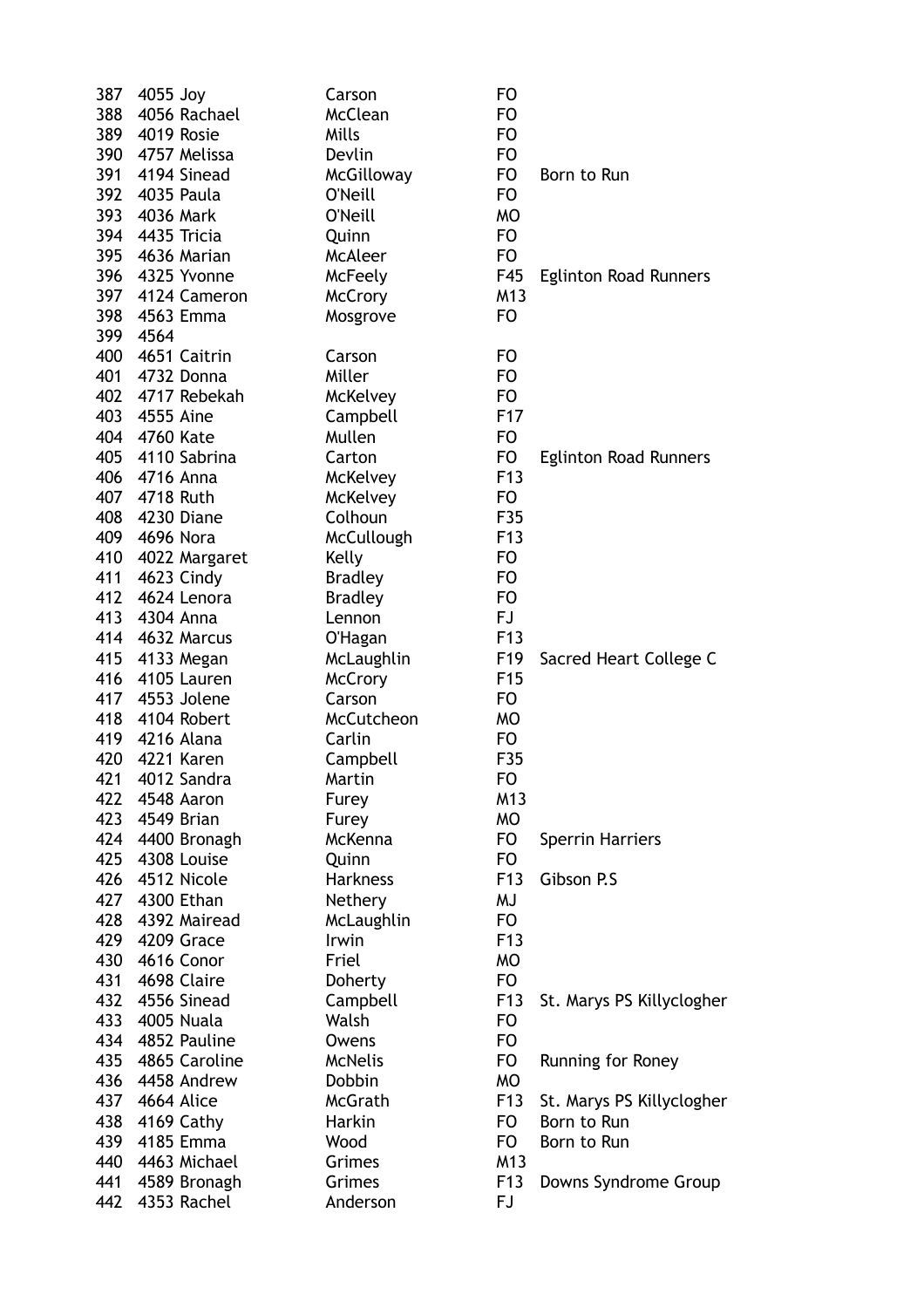| 443 | 4817 Cherith     | Marshall                | <b>FO</b>       |                              |
|-----|------------------|-------------------------|-----------------|------------------------------|
| 444 | 4686             |                         |                 |                              |
| 445 | 4301 Harvey      | McCanny                 | MJ              |                              |
| 446 | 4123 Nan         | Millar                  | F <sub>O</sub>  |                              |
|     | 447 4299 Nicole  | Davis                   | FJ              |                              |
|     | 448 4296 Tommy   | Nethery                 | M45             |                              |
|     | 449 4263 Mary    | McHugh                  | F <sub>O</sub>  |                              |
| 450 | 4218 Geraldine   | Cleary                  | F35             |                              |
| 451 | 4225 Leisa       | Mullin                  | F35             |                              |
| 452 | 4160 Caroline    | Harkin                  | FO.             | Born to Run                  |
|     | 453 4198 Rhonda  | McKinney                | F40             |                              |
|     | 454 4560 Caragh  | Kelly                   | F <sub>O</sub>  |                              |
|     | 455 4748 Shona   | Daly                    | F <sub>O</sub>  |                              |
| 456 | 4786 Colleen     | O'Neill                 | F <sub>O</sub>  |                              |
| 457 | 4488 Amy         | Duffy                   | F <sub>13</sub> | Loreto Grammar               |
|     | 458 4431 Bernie  | McElhome                | F <sub>O</sub>  |                              |
|     | 459 4348 Tara    | Cowan                   | F40             |                              |
|     | 460 4393 Dairine | Kerr                    | FO              |                              |
|     | 461 4773 Ruairi  |                         | <b>MO</b>       |                              |
|     | 462 4774 Cara    | Cunningham              |                 |                              |
|     |                  | Cunningham<br>McMenamin | F <sub>13</sub> |                              |
| 463 | 4859 Ciara       |                         | FO              |                              |
| 464 | 4706 Alisha      | <b>McNelis</b>          | F <sub>13</sub> |                              |
|     | 465 4761 Naomi   | Manda;                  | F <sub>15</sub> |                              |
|     | 466 4620 Noel    | <b>O'Hanlon</b>         | <b>MO</b>       |                              |
|     | 467 4032 Regina  | Matuszak                | F <sub>O</sub>  |                              |
| 468 | 4021 Stephanie   | <b>Kirk</b>             | FO.             | <b>Body Pulse Motivation</b> |
| 469 | 4093 Emer        | Hughes                  | F <sub>O</sub>  |                              |
| 470 | 4009 Claire      | Martin                  | F <sub>O</sub>  |                              |
| 471 | 4228 Henry       | Thompson                | M13             |                              |
|     | 472 4593 Aoife   | <b>Bogle</b>            | F <sub>13</sub> |                              |
|     | 473 4590         |                         |                 |                              |
| 474 | 4627 Colette     | <b>McCaul</b>           | FO              |                              |
| 475 | 4477 Kelly       | McCartan                | F <sub>13</sub> |                              |
| 476 | 4663 Zara        | McGrath                 | F <sub>13</sub> |                              |
| 477 | 4039 Mary        | Coyle                   | FO              | <b>BOLT</b>                  |
|     | 478 4857 Ryan    | Young                   | M13             |                              |
| 479 | 4342 Laura       | O'Hanlon                | FO              |                              |
| 480 | 4759 Oisin       | Reynolds                | M13             | City of Derry Spartans       |
| 481 | 4042 Kimberley   | Allen                   | <b>FO</b>       |                              |
| 482 | 4562 Sinead      | Harte                   | <b>FO</b>       |                              |
| 483 | 4751 Gerard      | Harkin                  | <b>MO</b>       |                              |
| 484 | 4157 Danielle    | O'Kane                  | FO              | <b>ODC Running Club</b>      |
| 485 | 4229 Isobel      | Thompson                | F40             |                              |
| 486 | 4357 Carol       | Collins                 | F40             |                              |
| 487 | 4566 Emma        | Clarke                  | F <sub>13</sub> |                              |
| 488 | 4567 Oliva       | Pinder                  | F <sub>13</sub> |                              |
| 489 | 4359 Cailin      | McEvoy                  | F <sub>O</sub>  |                              |
| 490 | 4058 Michaela    | Kostadinova-Mccabe      | F <sub>13</sub> |                              |
| 491 | 4565 M           | Pinder                  | <b>FO</b>       |                              |
| 492 | 4437 Fiona       | McCullagh               | <b>FO</b>       |                              |
| 493 | 4333 Ellie-Jo    | McGlone                 | FJ              |                              |
| 494 | 4159 Denise      | Harkin                  | <b>FO</b>       | Born to Run                  |
| 495 | 4214 Donna       | Donnelly                | F <sub>O</sub>  |                              |
| 496 | 4028 Michelle    | Flynn                   | <b>FO</b>       |                              |
| 497 | 4037 Sheena      | Smyth                   | <b>FO</b>       |                              |
| 498 | 4094 Edel        | McCusker                | <b>FO</b>       |                              |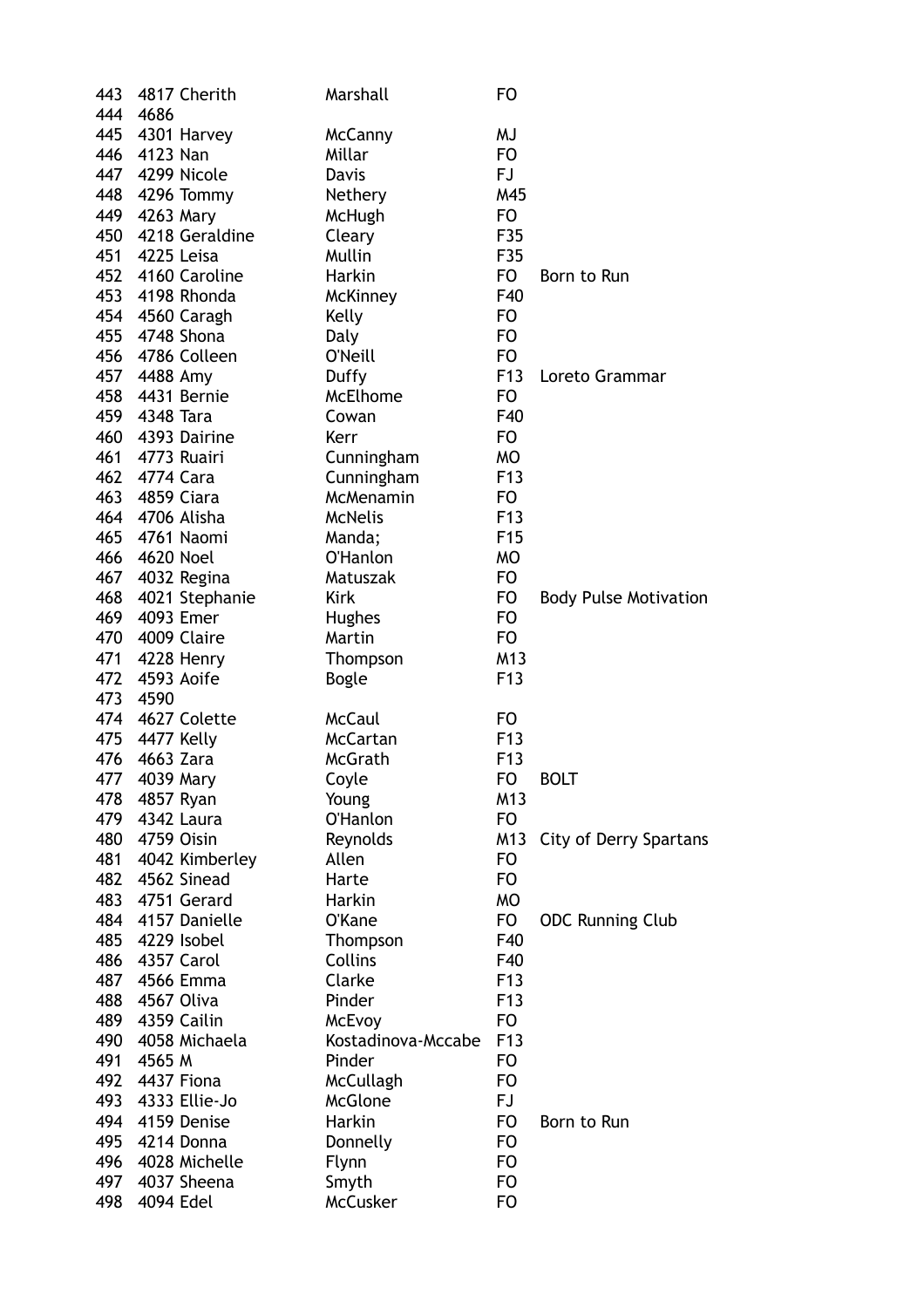| 499 | 4095 Mickey        | Gillen             | <b>MO</b>        |                             |
|-----|--------------------|--------------------|------------------|-----------------------------|
| 500 | 4766 Emir          | Doyle              | F <sub>13</sub>  |                             |
| 501 | 4767 Jason         | Doyle              | <b>MO</b>        |                             |
|     | 502 4578 Connie    | Mc fadden          | F <sub>13</sub>  |                             |
| 503 | 4015 Mary          | <b>Davies</b>      | F <sub>O</sub>   |                             |
|     | 504 4026 Orla      | Campbell           | F <sub>O</sub>   |                             |
| 505 | 4768 Shauna        | Doyle              | F <sub>O</sub>   |                             |
| 506 | 4763 Eoin          | Sheridan           | M13              |                             |
| 507 | 4474 Pauline       | Maguire            | F <sub>O</sub>   |                             |
| 508 | 4027 Maureen       | Gormley            | F <sub>O</sub>   |                             |
|     | 509 4178 Mary      | <b>McCallion</b>   | FO               | Born to Run                 |
| 510 | 4187 Jackie        | Doherty            | FO.              | Born to Run                 |
| 511 | 4188 Brenda        | Harkin             | FO.              | Born to Run                 |
| 512 | 4329 Tara          | <b>Boyle</b>       | F35              |                             |
| 513 | 4332 Megan         | <b>McGlone</b>     | FJ               |                             |
|     | 514 4097 Christine | Irvine             | F <sub>O</sub>   |                             |
| 515 | 4059 Roman Preslav | Kostadinov-Mccabe  | M13              |                             |
|     | 516 4057 Rumena    | Kostadinova-Mccabe | F <sub>O</sub>   |                             |
|     | 517 4626 Jennifer  | Reid               | F <sub>O</sub>   |                             |
|     | 518 4138 Moya      | Reynolds           | FO               | <b>BOLT</b>                 |
| 519 | 4404 Juliet        | McFarland          | F <sub>O</sub>   |                             |
|     | 520 4430 Orlagh    | Sharkey            | F <sub>O</sub>   |                             |
| 521 | 4429 Taighearna    | Sharkey            | F <sub>19</sub>  |                             |
| 522 | 4340 Monica        | <b>Treacy</b>      | F45              |                             |
| 523 | 4083 Gráinne       | Kelly              | <b>FO</b>        | Lifford AC                  |
|     | 524 4830 Amanda    | Logue              | F <sub>O</sub>   |                             |
| 525 | 4130 Agnes         | Grimes             | F <sub>O</sub>   |                             |
| 526 | 4293 Paulette      | Armstrong          | F45              |                             |
| 527 | 4295 Donal         | Kelly              | <b>MJ</b>        |                             |
| 528 | 4294 Mark          | Armstrong          | <b>MJ</b>        |                             |
|     | 529 4195 John      | <b>Hegarty</b>     | МO               | Born to Run                 |
| 530 | 4167 Trevor        | McNulty            | <b>MO</b>        | Born to Run                 |
| 531 | 4505 Jade          | <b>McAleer</b>     | F <sub>13</sub>  | <b>Sacred Heart College</b> |
| 532 | 4395 Adele         | Turbitt            | FO               |                             |
|     | 533 4625 Talitha   | <b>Bradley</b>     | F <sub>13</sub>  |                             |
|     | 534 4650 Grainne   | Fox                | F <sub>1</sub> 3 |                             |
|     | 535 4175 Tony      | Lynch              | MO               | Born to Run                 |
|     | 536 4618 Margaret  | McGarvey           | FO               |                             |
|     | 537 4537 Emily     | McBride            | F <sub>13</sub>  |                             |
| 538 | 4536 Jacinta       | McBride            | FO               |                             |
| 539 | 4447 Joan          | McHugh             | FO               | Lifford AC Fit4life         |
| 540 | 4682 Heather       | <b>Shanks</b>      | FO               |                             |
| 541 | 4683 Kailey        | <b>MCcaul</b>      | FO               |                             |
|     | 542 4528 Edel      | O'Neill            | F <sub>O</sub>   |                             |
|     | 543 4702 Aoife     | <b>Byrne</b>       | F <sub>O</sub>   |                             |
|     | 544 4493 Ben       | Kelly              | F <sub>13</sub>  |                             |
| 545 | 4494 Jake          | Kelly              | F <sub>13</sub>  |                             |
|     | 546 4496 Aidan     | Kelly              | <b>MO</b>        |                             |
|     | 547 4495 Eileen    | Kelly              | F <sub>O</sub>   |                             |
|     | 548 4432 Anita     | Carlin             | FO               |                             |
|     | 549 4745 Laura     | Sheerin            | F <sub>O</sub>   |                             |
| 550 | 4607 Rebecca       | Friel              | F <sub>13</sub>  |                             |
| 551 | 4704 Shane         | <b>McCrory</b>     | <b>MO</b>        |                             |
| 552 | 4336 Ruth          | <b>McFarland</b>   | FJ.              |                             |
| 553 | 4824 Ciara         | Skinnader          | F <sub>O</sub>   |                             |
|     | 554 4739 Sarah     | Connor             | FO               |                             |
|     |                    |                    |                  |                             |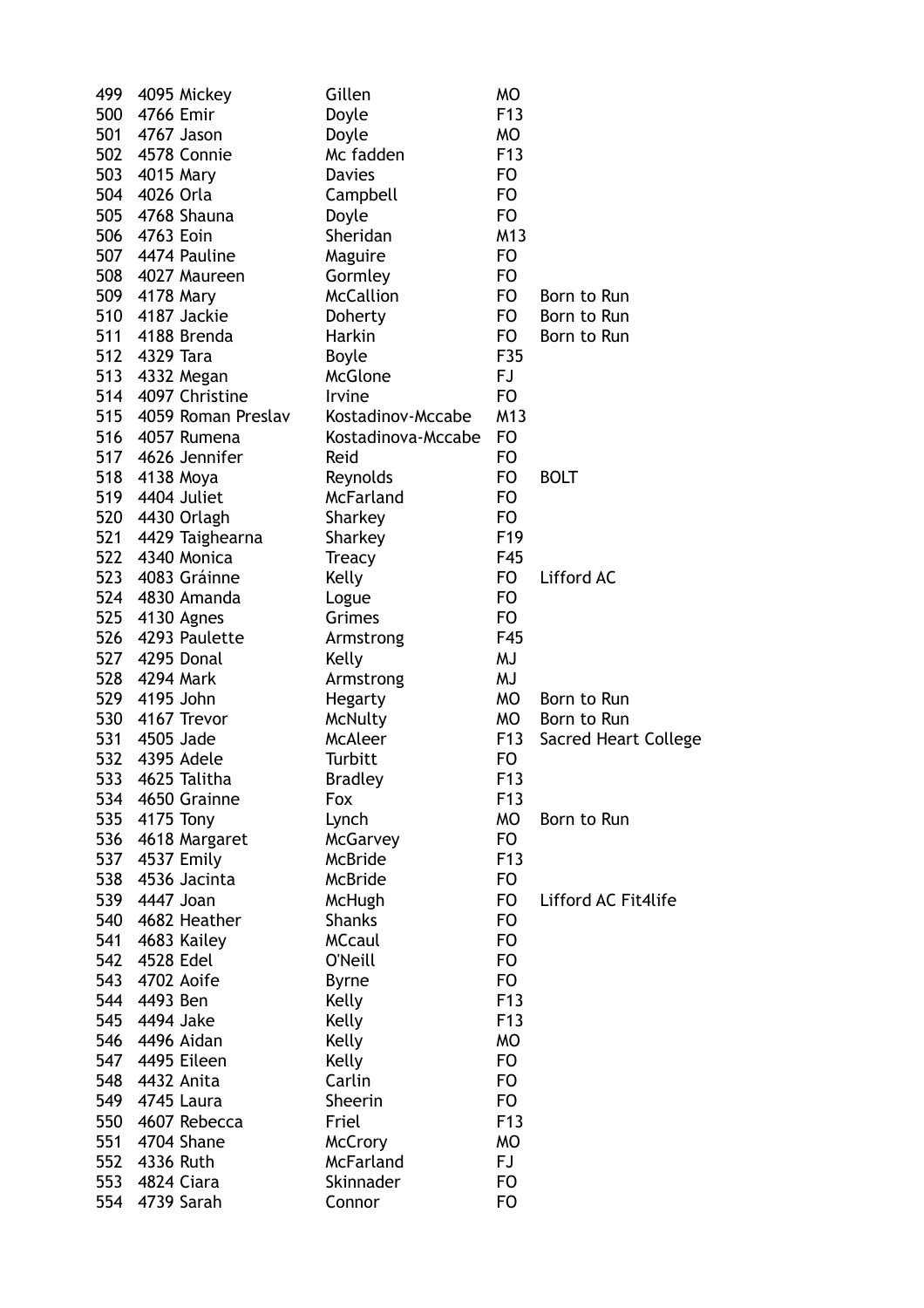|     | 555 4700 Rayleigh   | Harkin           | F19             |
|-----|---------------------|------------------|-----------------|
|     | 556 4264 Zenaida    | Donnelly         | FO.             |
|     | 557 4306 Nazareth   | Jorvina          | F35             |
|     | 558 4272 Becky      | Virtue           | F <sub>13</sub> |
|     | 559 4335 Naomi      | McFarland        | FJ.             |
|     | 560 4345 Olivia     | Robb             | FJ              |
|     | 561 4453 Bethany    | Kyle             | F <sub>19</sub> |
|     | 562 4403 Anne-Marie | Mitchell         | FO              |
|     | 563 4257 Ronan      | <b>McCaffrey</b> | M15             |
|     | 564 4252 Luke       | O'Donnell        | M13             |
|     | 565 4809 Laura      | <b>McAleer</b>   | FO.             |
|     |                     |                  | M13             |
|     | 566 4253 Jason      | King             |                 |
|     | 567 4266 Martina    | Lynch            | МO              |
|     | 568 4434 Tracy      | Corcoran         | FO              |
|     | 569 4150 Abbie      | Thompson         | F17             |
|     | 570 4687 Ben        | <b>McCrea</b>    | M13             |
|     | 571 4147 Shannon    | Mellon           | F <sub>19</sub> |
|     | 572 4710 Joshua     | Kerrigan         | M13             |
|     | 573 4711 Heather    | Kerrigan         | F <sub>17</sub> |
|     | 574 4688 Karen      | <b>McCrea</b>    | FO              |
|     | 575 4135 Clodagh    | Monaghan         | F <sub>17</sub> |
|     | 576 4377 Claire     | McElholm         | FO              |
|     | 577 4376 Deirdre    | McElholm         | F <sub>19</sub> |
|     | 578 4504 Aimee      | Kelly            | F <sub>13</sub> |
|     | 579 4311 Nikki      | Gannon           | FO              |
|     | 580 4343 Adam       | Gannon           | MJ              |
|     | 581 4379 Avril      | <b>McConaghy</b> | FO.             |
|     | 582 4471 Erin       |                  | M13             |
|     |                     | Mills            |                 |
|     | 583 4676 Catherine  | Masterson        | FO              |
|     | 584 4677 patrick    | Masterson        | <b>MO</b>       |
|     | 585 4427 Alison     | Fox              | FO              |
|     | 586 4819 Shauna     | Donnelly         | FO              |
|     | 587 4693 Enya       | <b>Byrne</b>     | F <sub>13</sub> |
|     | 588 4694 Caoimhe    | McLaughlin       | F <sub>13</sub> |
| 589 | 4581 Jackie         | Quinn            | FO              |
|     | 590 4475 Anne       | Cleary           | FO              |
|     | 591 4476 Mariln     | Quinn            | FO              |
|     | 592 4730 Ronan      | Corry            | M13             |
|     | 593 4731 Orla       | Hamil            | F <sub>13</sub> |
|     | 594 4744 Naomi      | Harrigan         | FO              |
|     | 595 4780 Chloé      | Corcoran         | FO              |
|     | 596 4162 Veronica   | Deeney           | FO              |
|     | 597 4181 Emmet      | Denny            | <b>MO</b>       |
|     | 598 4436 Patricia   | Hamill           | FO              |
|     | 599 4799 Laura      | <b>Houlker</b>   | <b>FO</b>       |
|     |                     |                  |                 |
|     | 600 4798 Julie      | Devlin           | FO              |
| 601 | 4204 Milli          | Patrick          | FO              |
| 602 | 4762 Fay            | Mandal           | FO              |
| 603 | 4200 Geraldine      | McKeever         | F55             |
| 604 | 4199 Nichola        | <b>McCann</b>    | F35             |
|     | 605 4386 Judy       | Giboney          | FO              |
|     | 606 4394 Nuala      | Kerr             | FO              |
| 607 | 4823 Geraldine      | Skinnader        | FO              |
|     | 608 4502 Wendy      | Stewart          | FO              |
| 609 | 4629 Monica         | Owens            | FO              |
| 610 | 4705 Julie          | Sharkey          | FO              |
|     |                     |                  |                 |

Virtue F13 Devenish College Juniors Kyle F19 Omagh Academy McCaffrey M15 Omagh Scouts O'Donnell M13 Omagh Scouts King M13 Omagh Scouts Lynch MO Lifford AC Corcoran FO Runner Bean Thompson F17 Loreto Grammar C Mellon F19 Sacred Heart College D Monaghan F17 Sacred Heart College C Kelly F13 Sacred Heart College Gannon FO North Fermanagh Fitness Club Gannon MJ North Fermanagh Fitness Club Mills M13 Omagh Scouts Deeney FO Born to Run Denny MO Born to Run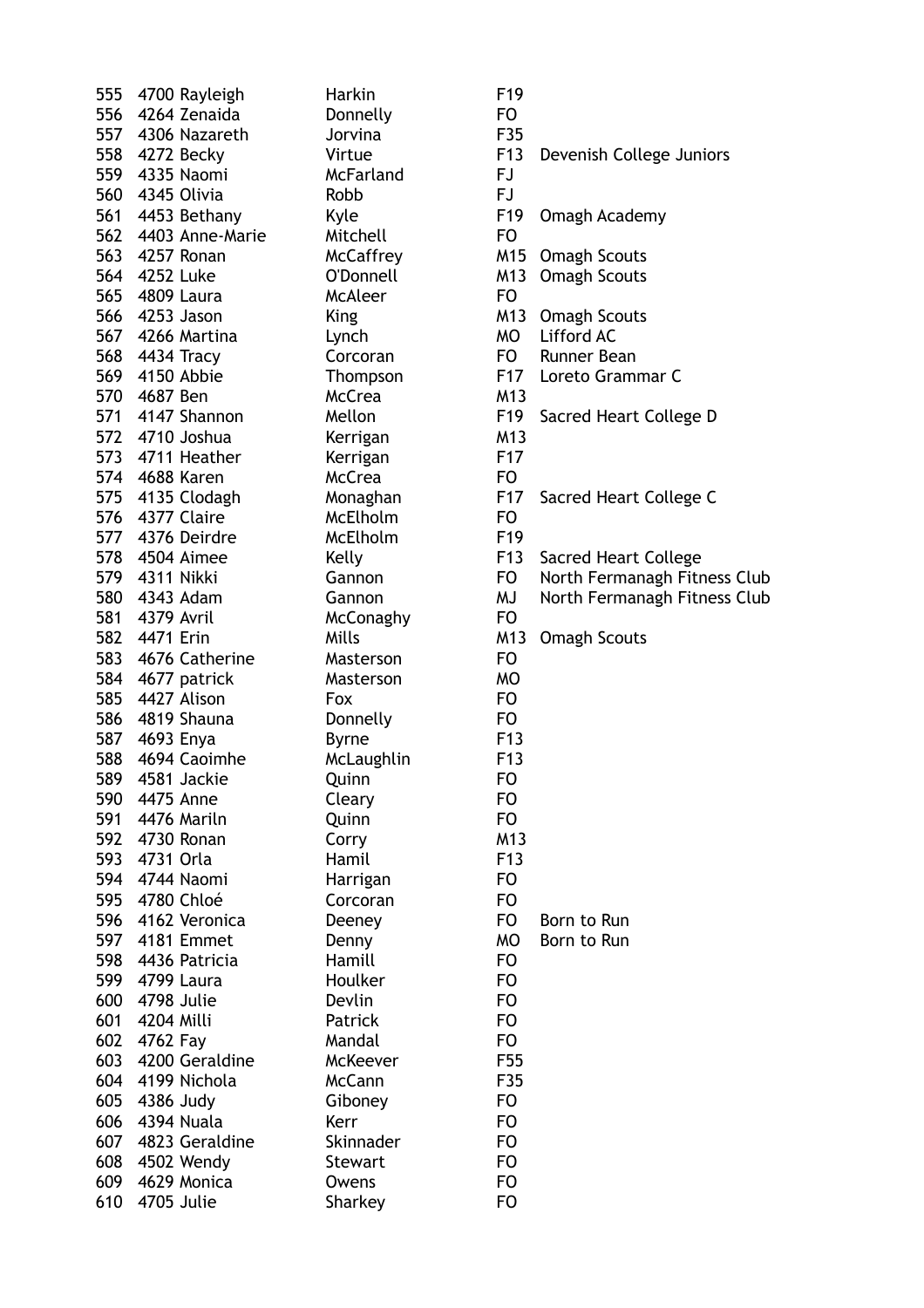| 611 | 4594 Muriel        | McWade           | <b>FO</b>       |                           |
|-----|--------------------|------------------|-----------------|---------------------------|
|     | 612 4595 Jemma     | McLaughlin       | <b>FO</b>       |                           |
| 613 | 4868 John          | Conway           | МO              |                           |
| 614 | 4234 Orla          | Scullion         | <b>FO</b>       |                           |
| 615 | 4668 Lucy          | Patterson        | F <sub>13</sub> |                           |
|     | 616 4667 Carol     | Conway           | F <sub>O</sub>  |                           |
|     | 617 4666 Joanne    | <b>McGrellis</b> | F <sub>O</sub>  |                           |
|     | 618 4719 Courtney  | Alexander        | F <sub>13</sub> |                           |
| 619 | 4510 Oisin         | Donachey         | M15             | St Brigids P.S Mountfield |
| 620 | 4511 Rebecca       | Donachey         | F <sub>15</sub> | St Brigids P.S Mountfield |
| 621 | 4215 Laura         | Loughran         | F <sub>O</sub>  |                           |
| 622 | 4373 Ryan          | Moohan           | МO              |                           |
|     | 623 4684 Kathleen  | Garland          | F <sub>O</sub>  |                           |
|     | 624 4223 Julie     | Caldwell         | F35             |                           |
|     | 625 4523 Eimear    | Colton           | F <sub>17</sub> |                           |
| 626 | 4524 Patricia      | Colton           | <b>FO</b>       |                           |
| 627 | 4397 Darragh       | Kennedy          | M13             |                           |
| 628 | 4747 Tracy         | Kennedy          | <b>FO</b>       |                           |
|     | 629 4371 Karen     | O'Neill          | <b>FO</b>       |                           |
|     | 630 4485 Ann       | <b>McMackin</b>  | F40             |                           |
|     | 631 4486 Keri      | <b>McCourt</b>   | <b>MO</b>       |                           |
| 632 | 4545 Andrew        | <b>Beattie</b>   | M13             |                           |
| 633 | 4144 Rhiannon      | McLaughlin       | F <sub>19</sub> | Sacred Heart College D    |
|     | 634 4145 Charlene  | Quinn            | F <sub>19</sub> | Sacred Heart College D    |
|     | 635 4146 Shauna    | <b>Brown</b>     | F <sub>19</sub> | Sacred Heart College D    |
|     | 636 4701 Mary      | Sands            | <b>FO</b>       |                           |
|     | 637 4424 Aoife     | <b>Byrne</b>     | F <sub>O</sub>  |                           |
| 638 | 4078 Sandra        | Mulligan         | <b>FO</b>       |                           |
| 639 | 4242 Geraldine     | McLaughlin       | <b>FO</b>       |                           |
| 640 | 4635 Marian        | <b>Boyle</b>     | F <sub>O</sub>  |                           |
| 641 | 4829 Ciaran        | Murray           | <b>MO</b>       |                           |
|     | 642 4070 Meabh     | Ward             | F <sub>13</sub> | Omagh Harriers AC         |
|     | 643 4515 Shaun     | Aroundell        | M13             |                           |
| 644 | 4546 Eileen        | Curran           | <b>FO</b>       |                           |
| 645 | 4516 Oran          | Aroundell        | M15             |                           |
| 646 | 4172 Lorraine      | <b>Barbour</b>   | FO              | Born to Run               |
| 647 | 4174 Bernadette    | Kennedy          | <b>FO</b>       | Born to Run               |
|     | 648 4862 Emma      | Doherty          | <b>FO</b>       |                           |
|     | 649 4161 Christine | Whiteman         | FO              | Born to Run               |
| 650 | 4183 Kathleen      | Doherty          | FO              | Born to Run               |
| 651 | 4284 Aaron         | <b>McGee</b>     | M13             |                           |
| 652 | 4285 Shauna        | Ward             | FO              | <b>Omagh Harriers AC</b>  |
| 653 | 4604 Peter         | cassidy          | МO              |                           |
|     | 654 4534 Geraldine | Colton           | FO              |                           |
| 655 | 4603 Ronan         | Cassidy          | M13             |                           |
| 656 | 4533 Catherine     | McAlynn          | F <sub>O</sub>  |                           |
| 657 | 4509 Ethan         | Donachey         | M13             | St Brigids P.S Mountfield |
| 658 | 4544 Cait          | Canning          | F <sub>13</sub> |                           |
| 659 | 4671 Lucy          | <b>O'Hanlan</b>  | FO              |                           |
| 660 | 4769 Ryan          | Doyle            | M13             |                           |
| 661 | 4571 Cara          | Mc Fadden        | F <sub>13</sub> |                           |
| 662 | 4577 Cliodhna Cait | Rafferty         | F <sub>13</sub> |                           |
| 663 | 4670 Mollie        | <b>O'Hanlan</b>  | F <sub>13</sub> |                           |
| 664 | 4428 Una           | Armstrong        | <b>FO</b>       |                           |
| 665 | 4605 David         | Mooney           | <b>MO</b>       |                           |
| 666 | 4622 Peter         | <b>McRoberts</b> | <b>MO</b>       |                           |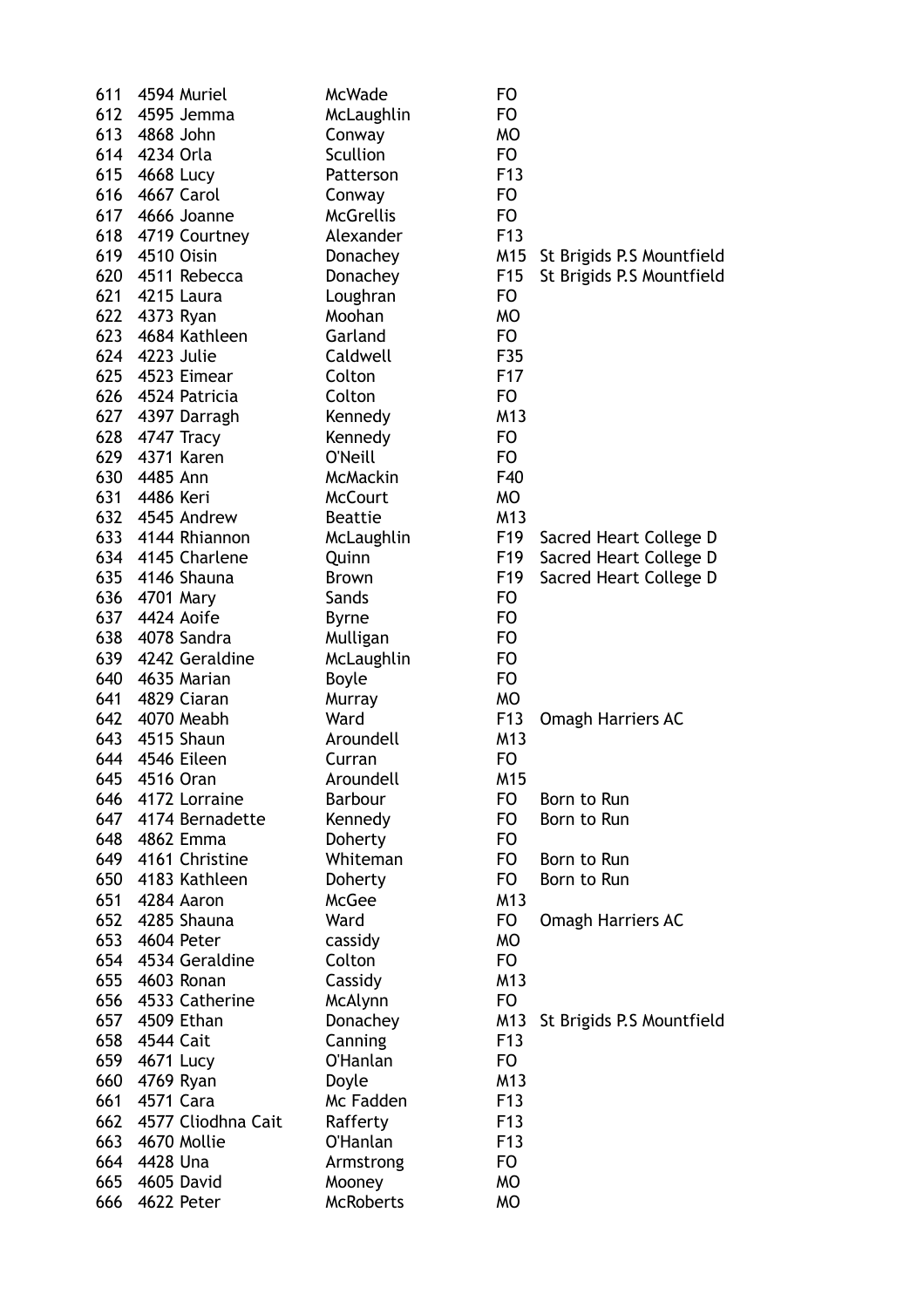|     | 667 4803 Mary      | O'Brien          | <b>FO</b>       |                        |
|-----|--------------------|------------------|-----------------|------------------------|
|     | 668 4141 Shauna    | <b>Broderick</b> | F17             | Sacred Heart College D |
|     | 669 4142 Ellen     | McBride          | F17             | Sacred Heart College D |
| 670 | 4573 Shane         | Mc Fadden        | <b>MO</b>       |                        |
| 671 | 4574 Sean          | Walter           | M13             |                        |
|     | 672 4244 Pamela    | Caldwell         | F <sub>O</sub>  |                        |
|     | 673 4245 Chloe     | Flood            | F <sub>13</sub> | Denamona PS            |
|     | 674 4691 Amanda    | Hillen           | <b>FO</b>       |                        |
|     | 675 4692 Ann       | Harlan           | F <sub>O</sub>  |                        |
| 676 | 4354 Tiegan-Marie  | Carson           | <b>FJ</b>       |                        |
| 677 | 4355 Lorraine      | Carson           | <b>FO</b>       |                        |
| 678 | 4752 Aaron         | Harkin           | <b>MO</b>       |                        |
|     | 679 4079 Karen     | <b>Hughes</b>    | F <sub>O</sub>  |                        |
| 680 | 4341 Lavina        | Morrow           | F45             |                        |
|     |                    |                  |                 |                        |
|     | 681 4720 Karen     | Alexander        | F <sub>O</sub>  |                        |
| 682 | 4310 Danielle      | Kelly            | FO              | Run for Roney          |
|     | 683 4309 Breige    | Kelly            | F <sub>55</sub> | Run for Roney          |
|     | 684 4543 Caoimhe   | <b>McCrory</b>   | F <sub>13</sub> |                        |
|     | 685 4513 Geraldine | Aroundell        | F <sub>O</sub>  |                        |
|     | 686 4517 Kerri     | Aroundell        | F <sub>13</sub> |                        |
|     | 687 4779 Charlene  | Strawbridge      | F <sub>O</sub>  |                        |
| 688 | 4608 Moya          | Friel            | F <sub>O</sub>  |                        |
| 689 | 4606 Linda         | Friel            | <b>FO</b>       |                        |
| 690 | 4609 Laura         | Friel            | <b>FO</b>       |                        |
| 691 | 4863 Ellen         | <b>Hegarty</b>   | F <sub>15</sub> |                        |
| 692 | 4466 Alison        | Donnell          | <b>FO</b>       |                        |
|     | 693 4468 Siobhan   | O'Hagan          | <b>FO</b>       |                        |
|     | 694 4177 Monica    | <b>McNutt</b>    | F <sub>O</sub>  | Born to Run            |
| 695 | 4176 Ann           | Smith            | F <sub>O</sub>  | Born to Run            |
| 696 | 4811 Frances       | Monteith         | <b>FO</b>       |                        |
|     | 697 4812 Alison    | Monteith         | F <sub>O</sub>  |                        |
|     | 698 4170 Martie    | McLaughlin       | F <sub>O</sub>  | Born to Run            |
|     | 699 4171 Teresa    | Larter           | F <sub>O</sub>  | Born to Run            |
| 700 | 4722 Yolanda       | <b>Jamers</b>    | <b>FO</b>       |                        |
| 701 | 4639 Gavin         | Forsythe         | M13             |                        |
| 702 | 4724 Kevin         | Harper           | <b>MO</b>       |                        |
|     | 703 4641 Michael   | <b>McCauley</b>  | <b>MO</b>       |                        |
|     | 704 4166 Elaine    | Doherty          | FO              | Born to Run            |
|     | 705 4184 Natalie   | Doran            | F <sub>19</sub> | Born to Run            |
|     | 706 4164 Carla     |                  | F <sub>O</sub>  | Born to Run            |
| 707 |                    | Doherty          |                 |                        |
|     | 4833 Seamus        | McGinley         | <b>MO</b>       |                        |
| 708 | 4814 Carla         | Grimley          | F <sub>13</sub> |                        |
| 709 | 4425 Bernadette    | Donaghy          | <b>FO</b>       |                        |
|     | 710 4191 Oonagh    | Quigg            | <b>FO</b>       | Born to Run            |
| 711 | 4243 Avril         | Monteith         | <b>FO</b>       |                        |
|     | 712 4246 Henry     | Flood            | M15             | Omagh High School      |
| 713 | 4642 D             | Shurt            | F <sub>O</sub>  |                        |
| 714 | 4575 Jack          | Walter           | M13             |                        |
| 715 | 4576 Geraldine     | Walter           | <b>FO</b>       |                        |
| 716 | 4579               |                  |                 |                        |
|     | 717 4690 Darryl    | Friel            | M19             |                        |
| 718 | 4689 Sinead        | Coyle            | F <sub>O</sub>  |                        |
| 719 | 4082 Bronagh       | Donald           | F <sub>O</sub>  |                        |
| 720 | 4153 Barbara       | McCausland       | <b>FO</b>       |                        |
| 721 | 4672 Megan         | <b>O'Hanlan</b>  | F <sub>13</sub> |                        |
| 722 | 4572 Karen         | Mc Fadden        | <b>FO</b>       |                        |
|     |                    |                  |                 |                        |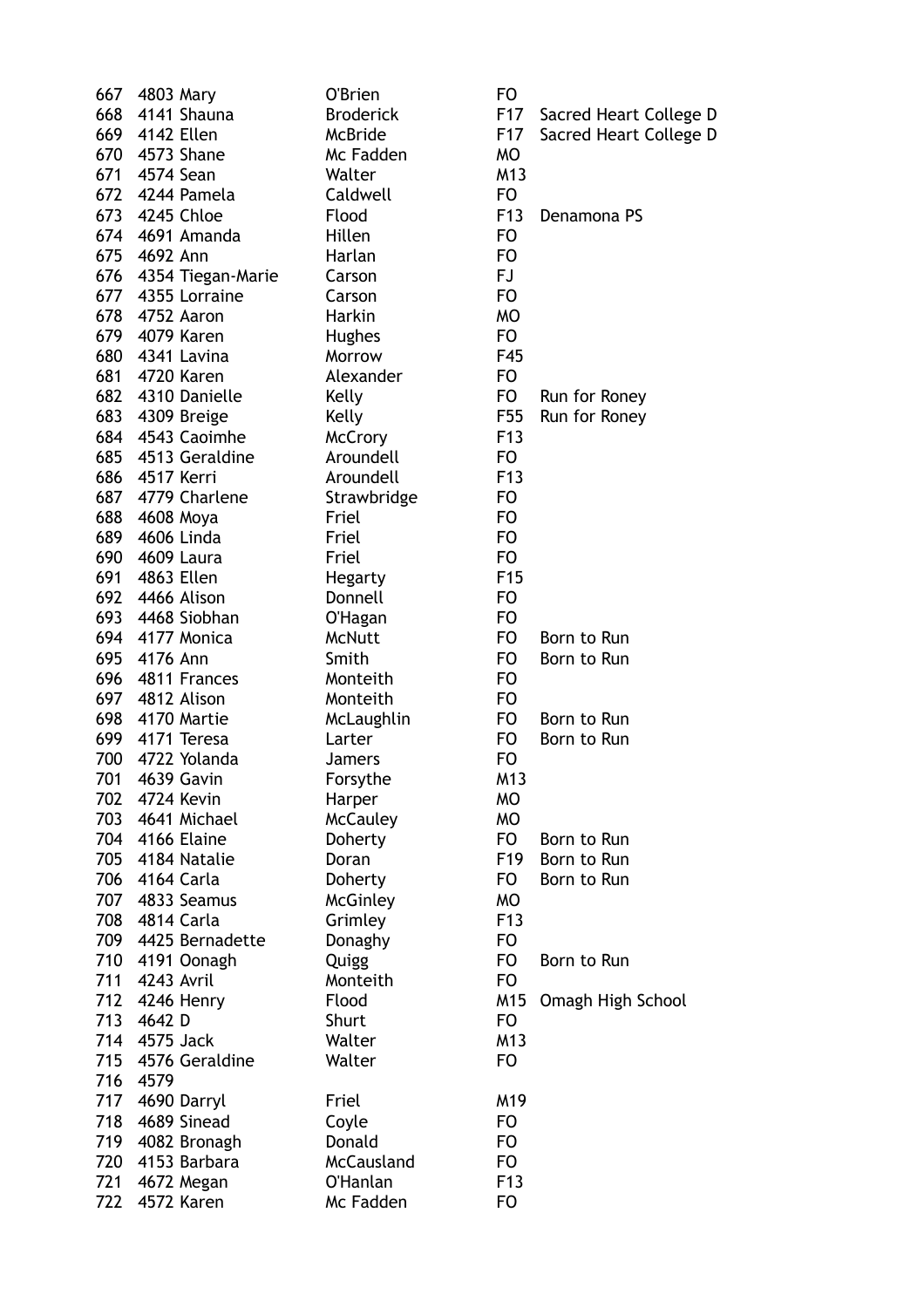| 723 | 4874 Bernie                       | Pearson        | FO              |
|-----|-----------------------------------|----------------|-----------------|
|     | 724 4080 Catherine Hannah Meenagh |                | <b>FO</b>       |
|     | 725 4081 Deirdre                  | Kelly          | F <sub>O</sub>  |
| 726 | 4640 Cat                          | Wilkinson      | F <sub>O</sub>  |
|     | 727 4804 Gerry                    | McGlinn        | F <sub>O</sub>  |
|     | 728 4552 Hayden                   | Conaty         | M13             |
|     | 729 4163 Moira                    | McHale         | FO              |
|     | 730 4520 Annie                    | Flanagan       | F <sub>13</sub> |
|     | 731 4276 Daryl                    | <b>Browne</b>  | M17             |
|     | 732 4665 Sean                     | McAnallen      | МO              |
|     | 733 4255 Rodney                   | Allerton       | МO              |
|     | 734 4738 Andrew                   | <b>Elliott</b> | МO              |
|     | 735 4712 John                     | Mullen         | <b>MO</b>       |

- 
- FO Beragh<br>FO
- 
- FO Omagh Support & Self Help

- 
- FO Born to Run
- F13 St Mary's P.S Killyclogher
- M17 Devenish College Seniors
- MO Omagh Tri Club
- MO Omagh Scouts<br>MO
-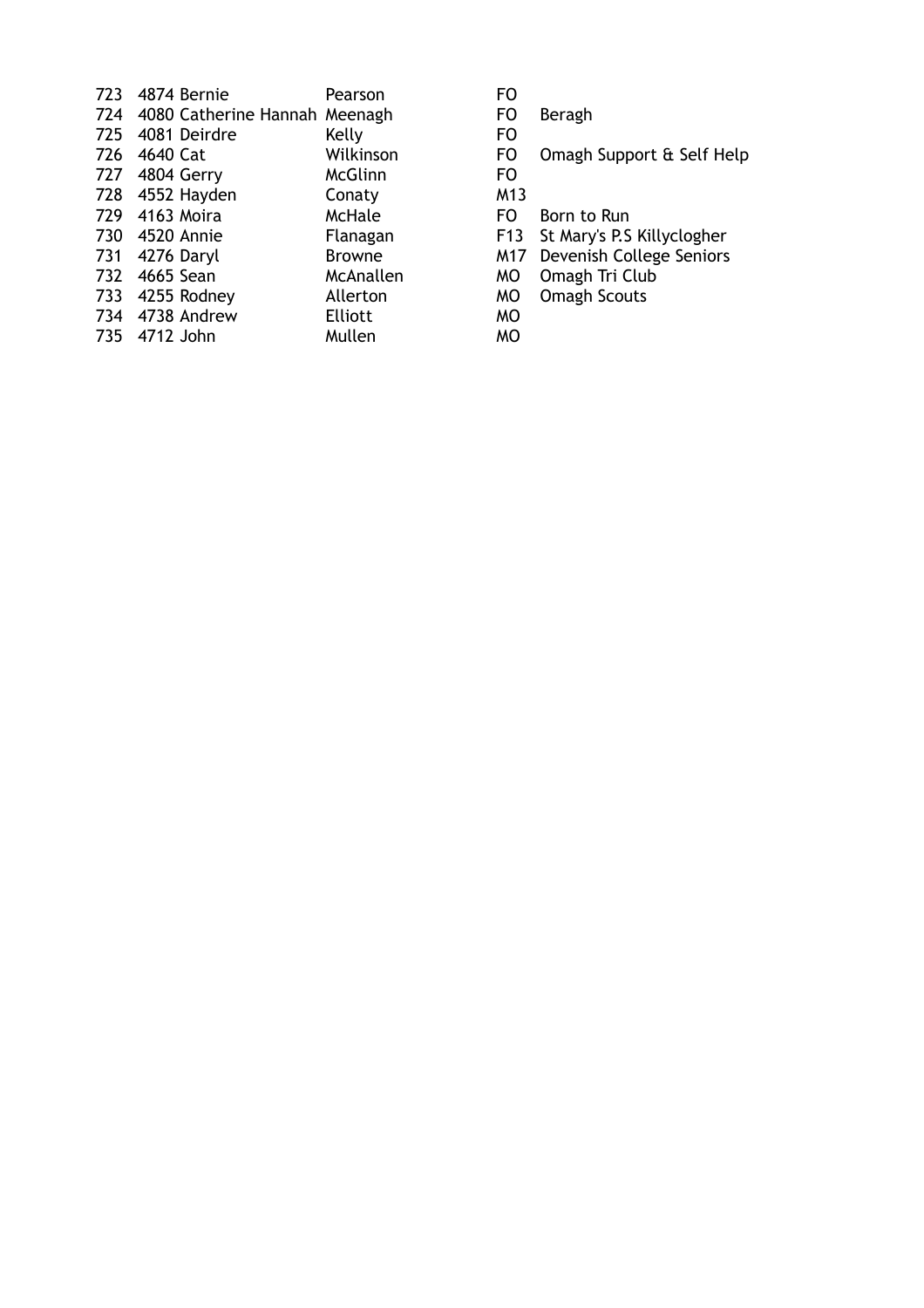| Finish               | Chiptime             |
|----------------------|----------------------|
| 00:16:11             | 00:16:09             |
| 00:16:33             | 00:16:31             |
| 00:17:19             | 00:17:16             |
| 00:17:23             | 00:17:20             |
| 00:17:38             | 00:17:35             |
| 00:17:44             | 00:17:42             |
| 00:18:17             | 00:18:17             |
| 00:18:27             | 00:18:27             |
| 00:18:35             | 00:18:32             |
| 00:18:38             | 00:18:36             |
| 00:18:45             | 00:18:45             |
| 00:18:46             | 00:18:44             |
| 00:19:13             | 00:19:11             |
| 00:19:22             | 00:19:19             |
| 00:19:28             | 00:19:24             |
| 00:19:36             | 00:19:32             |
| 00:19:43             | 00:19:39             |
| 00:19:44             | 00:19:44             |
| 00:19:48             | 00:19:42             |
| 00:19:54             | 00:19:51             |
| 00:20:05             | 00:19:53             |
| 00:20:14             | 00:20:14             |
| 00:20:15             | 00:20:12             |
| 00:20:28             | 00:20:24             |
| 00:20:32             | 00:20:31             |
| 00:20:33             | 00:20:29             |
| 00:20:35             | 00:20:33             |
| 00:20:39             | 00:20:39             |
| 00:20:43             | 00:20:36             |
| 00:20:45             | 00:20:41             |
| 00:20:48<br>00:20:48 | 00:20:44<br>00:20:46 |
| 00:20:48             | 00:20:44             |
| 00:21:07             | 00:21:03             |
| 00:21:11             | 00:20:15             |
| 00:21:13             | 00:21:10             |
| 00:21:31             | 00:21:27             |
| 00:21:35             | 00:20:45             |
| 00:21:36             | 00:21:31             |
| 00:21:38             | 00:21:11             |
| 00:21:56             | 00:21:40             |
| 00:22:06             | 00:21:28             |
| 00:22:09             | 00:22:09             |
| 00:22:09             | 00:22:05             |
| 00:22:17             | 00:22:12             |
| 00:22:17             | 00:21:55             |
| 00:22:33             | 00:21:27             |
| 00:22:38             | 00:22:34             |
| 00:22:41             | 00:22:18             |
| 00:22:55             | 00:22:33             |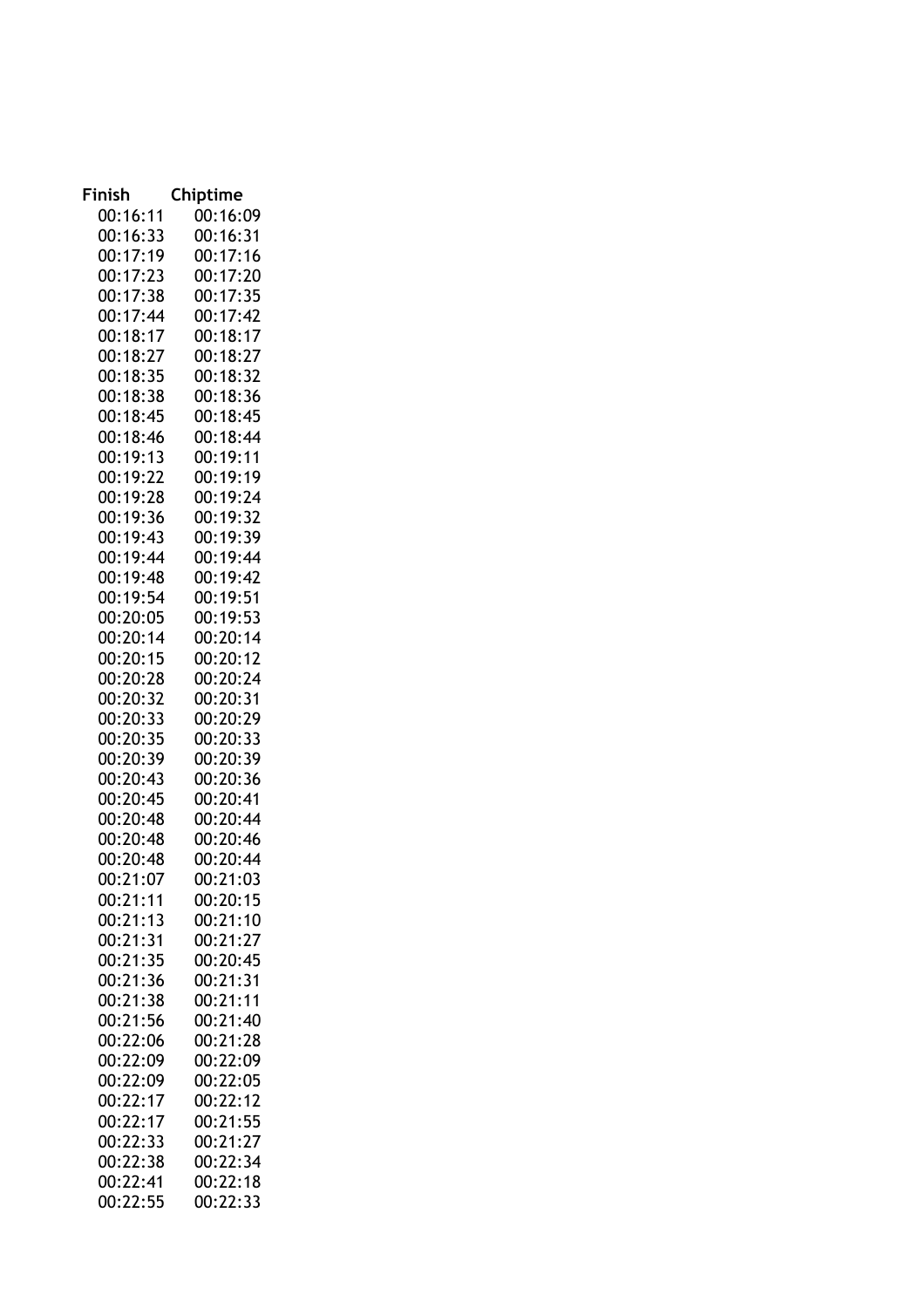| 00:22:59 | 00:21:42 |
|----------|----------|
| 00:23:04 | 00:22:41 |
| 00:23:04 | 00:23:00 |
| 00:23:06 | 00:22:55 |
| 00:23:09 | 00:23:06 |
|          |          |
| 00:23:10 | 00:22:14 |
| 00:23:13 | 00:22:54 |
| 00:23:20 | 00:23:17 |
| 00:23:23 | 00:22:51 |
| 00:23:27 | 00:23:22 |
| 00:23:31 | 00:22:47 |
| 00:23:35 | 00:23:31 |
| 00:23:37 | 00:22:06 |
| 00:23:43 | 00:23:10 |
|          |          |
| 00:23:48 | 00:23:44 |
| 00:23:49 | 00:23:00 |
| 00:23:53 | 00:23:49 |
| 00:23:55 | 00:23:47 |
| 00:23:55 | 00:23:47 |
| 00:23:55 | 00:23:37 |
| 00:23:56 | 00:23:52 |
| 00:23:57 | 00:23:57 |
| 00:23:58 | 00:23:50 |
|          |          |
| 00:24:04 | 00:23:49 |
| 00:24:08 | 00:24:08 |
| 00:24:11 | 00:24:06 |
| 00:24:14 | 00:23:29 |
| 00:24:20 | 00:24:20 |
| 00:24:22 | 00:23:47 |
| 00:24:43 | 00:23:51 |
| 00:24:44 | 00:24:21 |
| 00:24:45 | 00:22:42 |
|          |          |
| 00:24:45 | 00:24:21 |
| 00:24:59 | 00:24:38 |
| 00:25:01 | 00:23:21 |
| 00:25:08 | 00:24:02 |
| 00:25:12 | 00:25:07 |
| 00:25:14 | 00:23:44 |
| 00:25:15 | 00:25:05 |
| 00:25:17 | 00:25:11 |
| 00:25:19 | 00:24:08 |
| 00:25:27 | 00:24:27 |
|          |          |
| 00:25:30 | 00:23:29 |
| 00:25:31 | 00:24:49 |
| 00:25:33 | 00:24:54 |
| 00:25:40 | 00:24:25 |
| 00:25:41 | 00:24:28 |
| 00:25:41 | 00:24:29 |
| 00:25:42 | 00:24:33 |
| 00:25:51 | 00:23:52 |
| 00:25:55 | 00:24:50 |
|          |          |
| 00:25:58 | 00:25:58 |
| 00:26:02 | 00:24:26 |
| 00:26:05 | 00:25:03 |
| 00:26:07 | 00:24:40 |
| 00:26:11 | 00:24:36 |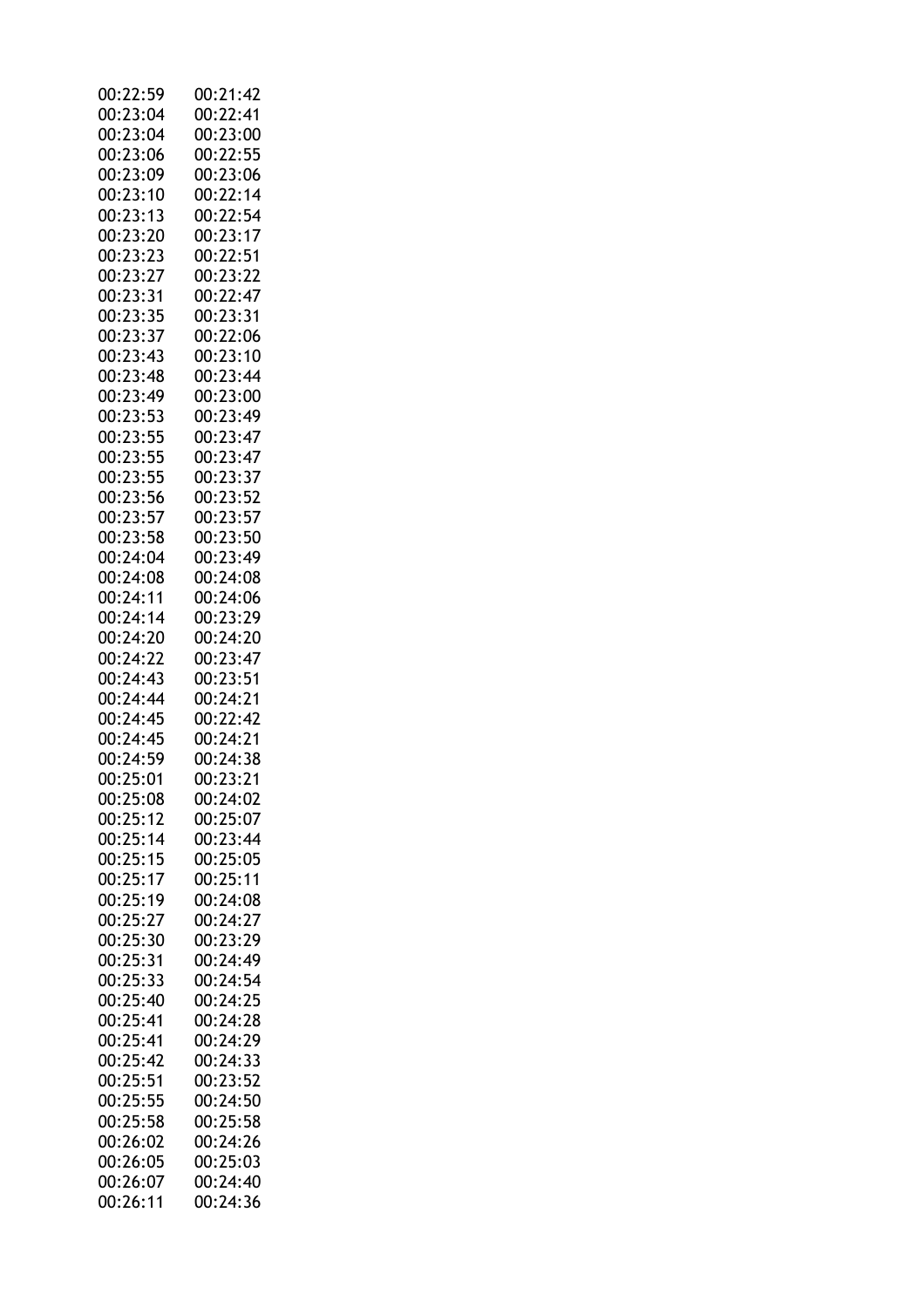| 00:26:17 | 00:24:38 |
|----------|----------|
| 00:26:21 | 00:26:03 |
| 00:26:24 | 00:24:49 |
| 00:26:26 | 00:24:42 |
| 00:26:29 | 00:25:24 |
| 00:26:38 | 00:24:57 |
| 00:26:40 | 00:24:41 |
| 00:26:42 | 00:24:57 |
| 00:26:46 | 00:25:42 |
| 00:26:47 | 00:26:24 |
| 00:26:51 |          |
|          | 00:25:04 |
| 00:26:53 | 00:26:08 |
| 00:27:00 | 00:25:08 |
| 00:27:01 | 00:26:38 |
| 00:27:04 | 00:26:26 |
| 00:27:05 | 00:27:01 |
| 00:27:19 | 00:25:57 |
| 00:27:22 | 00:27:03 |
| 00:27:24 | 00:26:13 |
| 00:27:25 | 00:26:27 |
| 00:27:27 | 00:26:15 |
| 00:27:28 | 00:26:43 |
| 00:27:32 | 00:27:32 |
| 00:27:32 | 00:27:27 |
| 00:27:33 | 00:26:09 |
| 00:27:33 | 00:26:55 |
| 00:27:33 | 00:26:06 |
| 00:27:34 | 00:26:30 |
| 00:27:34 | 00:27:34 |
| 00:27:34 | 00:26:28 |
| 00:27:34 | 00:26:06 |
| 00:27:35 | 00:26:29 |
|          |          |
| 00:27:36 | 00:26:01 |
| 00:27:37 | 00:26:02 |
| 00:27:38 | 00:25:48 |
| 00:27:39 | 00:25:41 |
| 00:27:45 | 00:26:45 |
| 00:27:49 | 00:26:14 |
| 00:27:54 | 00:26:43 |
| 00:27:55 | 00:26:43 |
| 00:28:00 | 00:26:58 |
| 00:28:02 | 00:26:50 |
| 00:28:02 | 00:27:29 |
| 00:28:02 | 00:27:51 |
| 00:28:04 | 00:27:00 |
| 00:28:05 | 00:26:55 |
| 00:28:08 | 00:27:56 |
| 00:28:09 | 00:27:25 |
| 00:28:09 | 00:28:09 |
| 00:28:14 | 00:26:57 |
| 00:28:17 | 00:26:34 |
| 00:28:21 | 00:28:00 |
| 00:28:23 | 00:26:36 |
| 00:28:24 | 00:27:21 |
| 00:28:25 |          |
|          | 00:27:42 |
| 00:28:25 | 00:27:23 |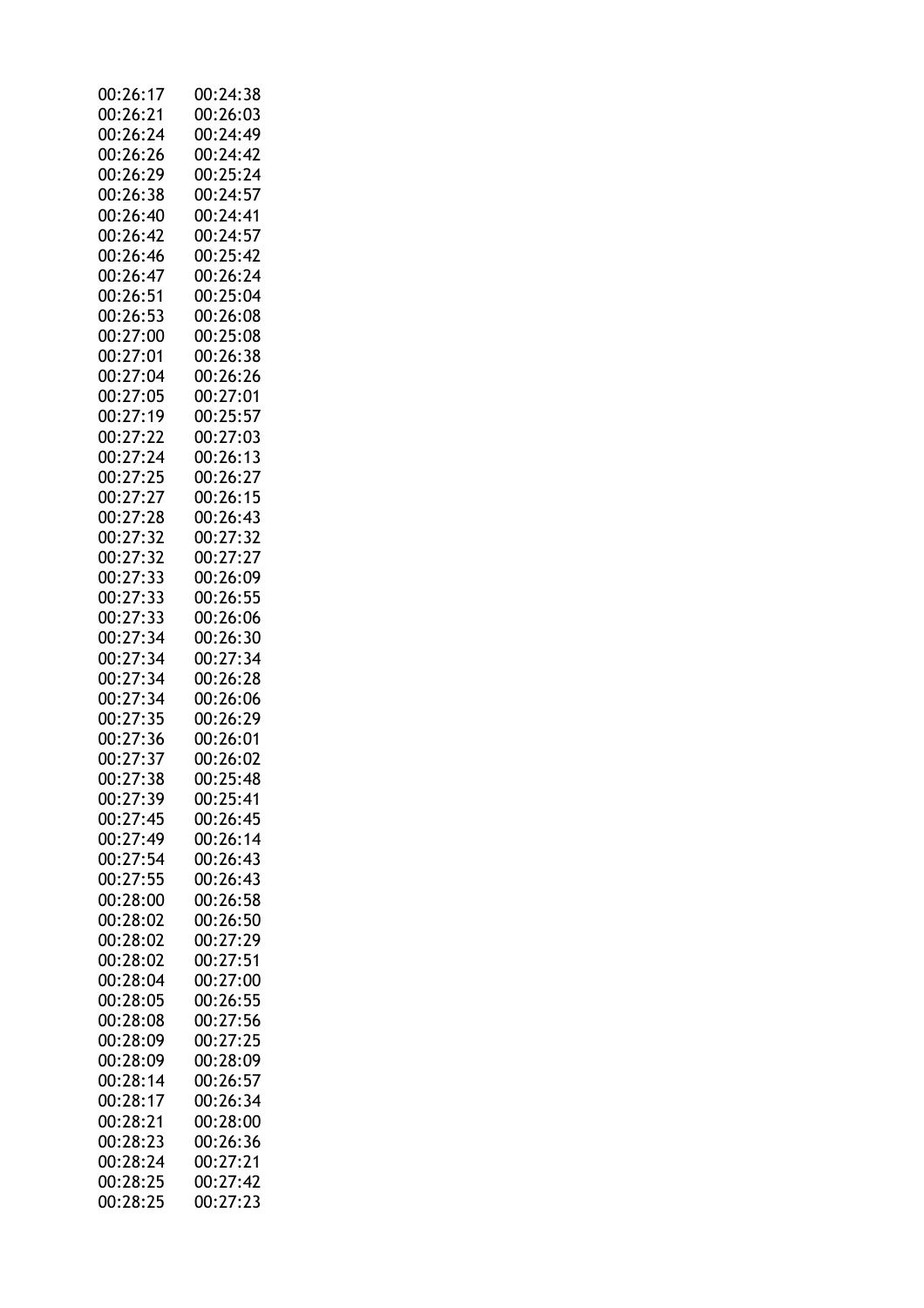| 00:28:26 | 00:28:26 |
|----------|----------|
| 00:28:27 | 00:27:42 |
| 00:28:27 | 00:27:43 |
| 00:28:32 | 00:26:54 |
| 00:28:33 | 00:27:50 |
| 00:28:34 | 00:27:12 |
| 00:28:36 | 00:27:21 |
| 00:28:37 | 00:28:37 |
| 00:28:47 | 00:28:33 |
| 00:28:47 | 00:28:34 |
| 00:28:48 | 00:27:26 |
| 00:28:58 | 00:27:18 |
| 00:28:59 | 00:28:59 |
| 00:29:02 | 00:28:52 |
| 00:29:05 | 00:27:58 |
| 00:29:09 |          |
|          | 00:27:16 |
| 00:29:10 | 00:27:33 |
| 00:29:11 | 00:27:18 |
| 00:29:12 | 00:27:19 |
| 00:29:12 | 00:29:12 |
| 00:29:15 | 00:29:08 |
| 00:29:19 | 00:28:00 |
| 00:29:21 | 00:27:57 |
| 00:29:22 | 00:28:05 |
| 00:29:25 | 00:28:42 |
| 00:29:25 | 00:27:37 |
| 00:29:26 | 00:28:31 |
| 00:29:27 | 00:28:54 |
| 00:29:28 | 00:28:07 |
| 00:29:28 | 00:28:01 |
| 00:29:29 | 00:27:35 |
| 00:29:30 | 00:27:38 |
| 00:29:30 | 00:27:56 |
| 00:29:30 | 00:27:56 |
| 00:29:32 | 00:28:29 |
| 00:29:35 | 00:29:03 |
| 00:29:35 | 00:28:33 |
| 00:29:36 | 00:28:04 |
| 00:29:40 | 00:28:24 |
| 00:29:41 | 00:28:25 |
| 00:29:43 | 00:28:06 |
| 00:29:43 | 00:28:04 |
| 00:29:44 | 00:28:45 |
| 00:29:50 |          |
|          | 00:29:06 |
| 00:29:56 | 00:28:16 |
| 00:30:06 | 00:29:41 |
| 00:30:06 | 00:29:41 |
| 00:30:07 | 00:29:41 |
| 00:30:08 | 00:29:14 |
| 00:30:09 | 00:28:37 |
| 00:30:10 | 00:29:08 |
| 00:30:10 | 00:28:10 |
| 00:30:11 | 00:29:57 |
| 00:30:13 | 00:29:14 |
| 00:30:16 | 00:29:07 |
| 00:30:17 | 00:28:55 |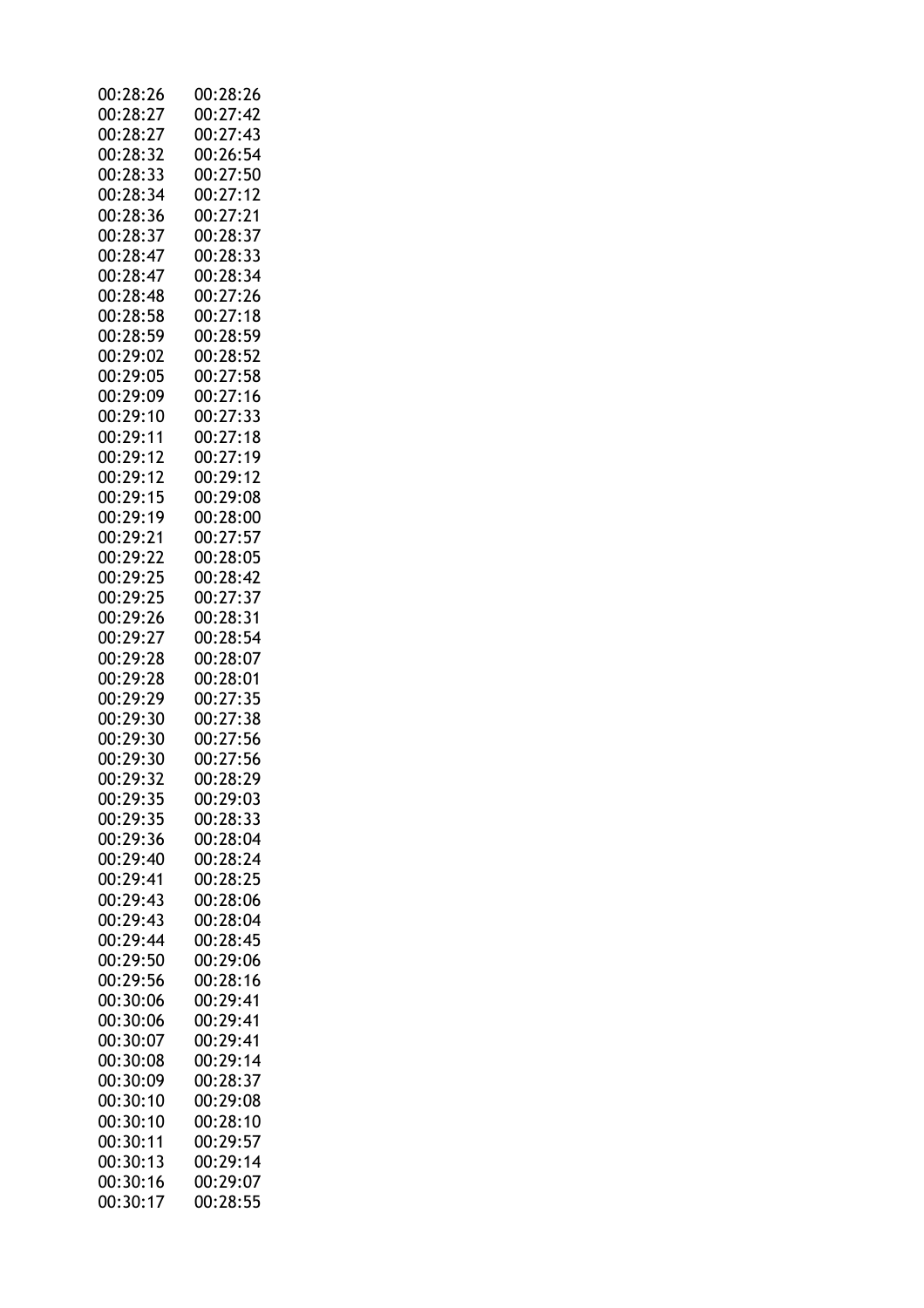| 00:30:18 | 00:29:14 |
|----------|----------|
| 00:30:18 | 00:29:14 |
| 00:30:22 | 00:29:49 |
| 00:30:25 | 00:29:24 |
| 00:30:25 | 00:29:25 |
| 00:30:26 | 00:29:56 |
| 00:30:27 | 00:29:48 |
| 00:30:29 | 00:28:37 |
| 00:30:30 | 00:28:37 |
| 00:30:30 | 00:28:40 |
| 00:30:37 | 00:29:35 |
| 00:30:41 | 00:29:17 |
| 00:30:42 | 00:30:42 |
| 00:30:43 |          |
|          | 00:29:41 |
| 00:30:44 | 00:29:19 |
| 00:30:45 | 00:29:14 |
| 00:30:53 | 00:29:48 |
| 00:30:54 | 00:29:28 |
| 00:30:54 | 00:29:49 |
| 00:30:55 | 00:29:21 |
| 00:30:55 | 00:30:00 |
| 00:30:56 | 00:29:10 |
| 00:30:56 | 00:30:51 |
| 00:30:57 | 00:29:58 |
| 00:30:57 | 00:30:53 |
| 00:30:58 | 00:29:46 |
| 00:30:58 | 00:29:47 |
| 00:31:01 | 00:30:02 |
| 00:31:01 | 00:30:02 |
| 00:31:04 | 00:29:23 |
| 00:31:04 | 00:29:23 |
| 00:31:07 | 00:29:42 |
| 00:31:08 | 00:29:42 |
| 00:31:08 | 00:29:58 |
| 00:31:09 | 00:29:54 |
| 00:31:10 | 00:29:38 |
| 00:31:10 | 00:29:38 |
| 00:31:11 | 00:30:36 |
| 00:31:11 | 00:29:35 |
| 00:31:11 | 00:29:34 |
| 00:31:13 | 00:29:40 |
| 00:31:14 | 00:30:07 |
| 00:31:15 | 00:29:45 |
| 00:31:15 | 00:29:45 |
| 00:31:15 |          |
|          | 00:30:31 |
| 00:31:17 | 00:30:11 |
| 00:31:18 | 00:29:49 |
| 00:31:18 | 00:29:48 |
| 00:31:19 | 00:30:07 |
| 00:31:24 | 00:31:24 |
| 00:31:24 | 00:30:33 |
| 00:31:25 | 00:30:16 |
| 00:31:25 | 00:30:02 |
| 00:31:26 | 00:30:05 |
| 00:31:27 | 00:30:18 |
| 00:31:27 | 00:30:35 |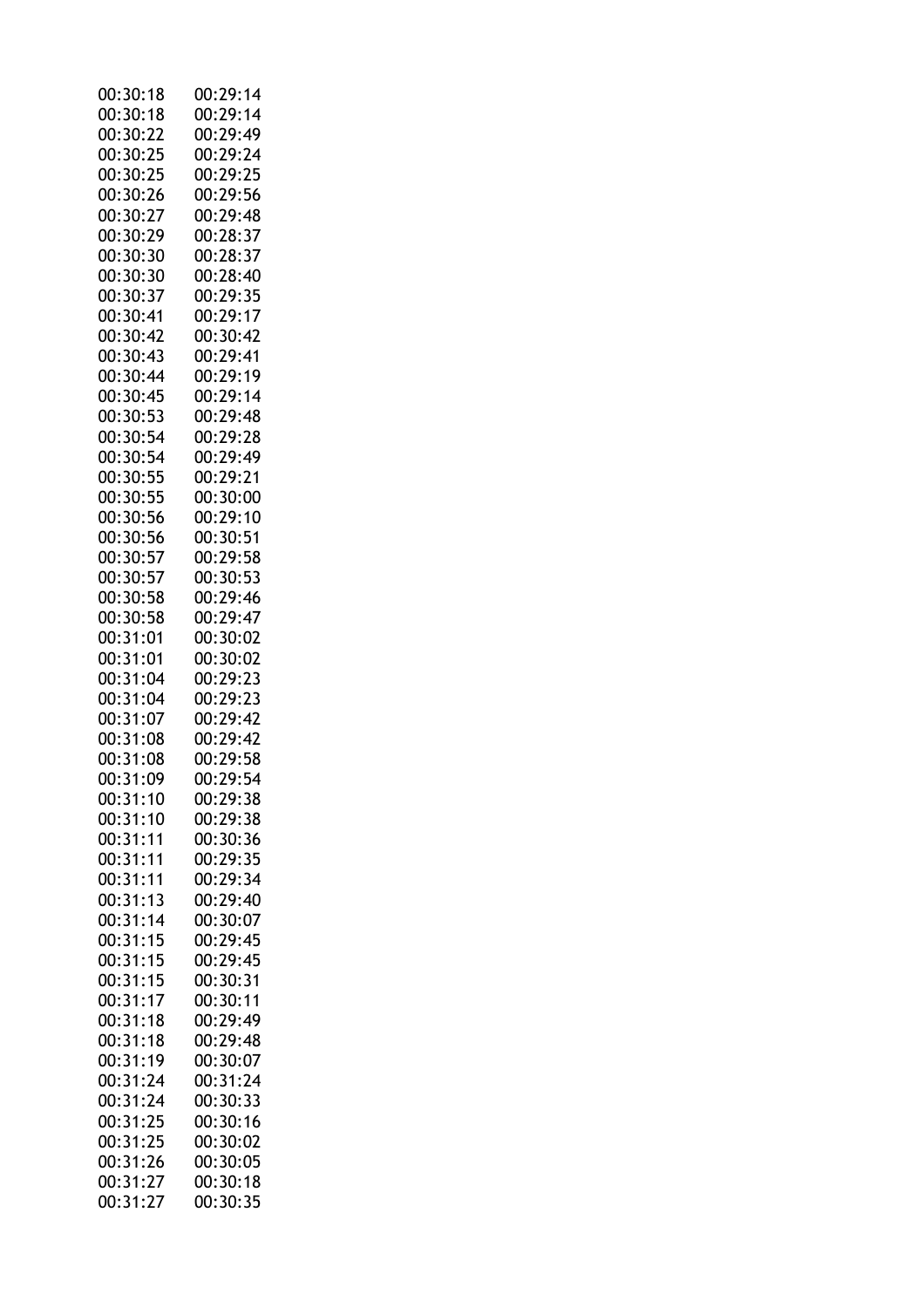| 00:31:28 | 00:29:59 |
|----------|----------|
| 00:31:29 | 00:30:56 |
| 00:31:29 | 00:29:55 |
| 00:31:30 | 00:31:30 |
| 00:31:31 | 00:29:47 |
|          |          |
| 00:31:33 | 00:29:59 |
| 00:31:33 | 00:30:48 |
| 00:31:33 | 00:29:40 |
| 00:31:35 | 00:30:24 |
| 00:31:35 | 00:31:35 |
| 00:31:36 | 00:30:33 |
| 00:31:42 | 00:30:20 |
| 00:31:43 | 00:30:40 |
| 00:31:43 | 00:30:39 |
|          |          |
| 00:31:44 | 00:30:26 |
| 00:31:45 | 00:30:08 |
| 00:31:46 | 00:31:46 |
| 00:31:46 | 00:31:08 |
| 00:31:48 | 00:30:01 |
| 00:31:48 | 00:29:52 |
| 00:31:49 | 00:30:23 |
| 00:31:49 | 00:31:49 |
| 00:31:53 | 00:30:17 |
|          |          |
| 00:31:59 | 00:30:28 |
| 00:32:00 | 00:30:32 |
| 00:32:00 | 00:30:21 |
| 00:32:02 | 00:30:16 |
| 00:32:02 | 00:30:46 |
| 00:32:03 | 00:30:51 |
| 00:32:03 | 00:30:43 |
| 00:32:03 | 00:30:31 |
| 00:32:06 | 00:30:49 |
|          |          |
| 00:32:06 | 00:30:03 |
| 00:32:12 | 00:31:15 |
| 00:32:13 | 00:31:42 |
| 00:32:13 | 00:31:42 |
| 00:32:15 | 00:30:37 |
| 00:32:18 | 00:30:32 |
| 00:32:18 | 00:30:33 |
| 00:32:19 | 00:31:33 |
| 00:32:19 | 00:31:05 |
| 00:32:21 | 00:31:24 |
|          |          |
| 00:32:21 | 00:31:25 |
| 00:32:22 | 00:30:45 |
| 00:32:22 | 00:31:24 |
| 00:32:23 | 00:30:51 |
| 00:32:24 | 00:30:44 |
| 00:32:35 | 00:31:42 |
| 00:32:36 | 00:32:05 |
| 00:32:36 | 00:32:13 |
|          |          |
| 00:32:36 | 00:32:13 |
| 00:32:39 | 00:31:17 |
| 00:32:41 | 00:31:04 |
| 00:32:42 | 00:31:58 |
| 00:32:42 | 00:32:06 |
| 00:32:43 | 00:31:12 |
|          |          |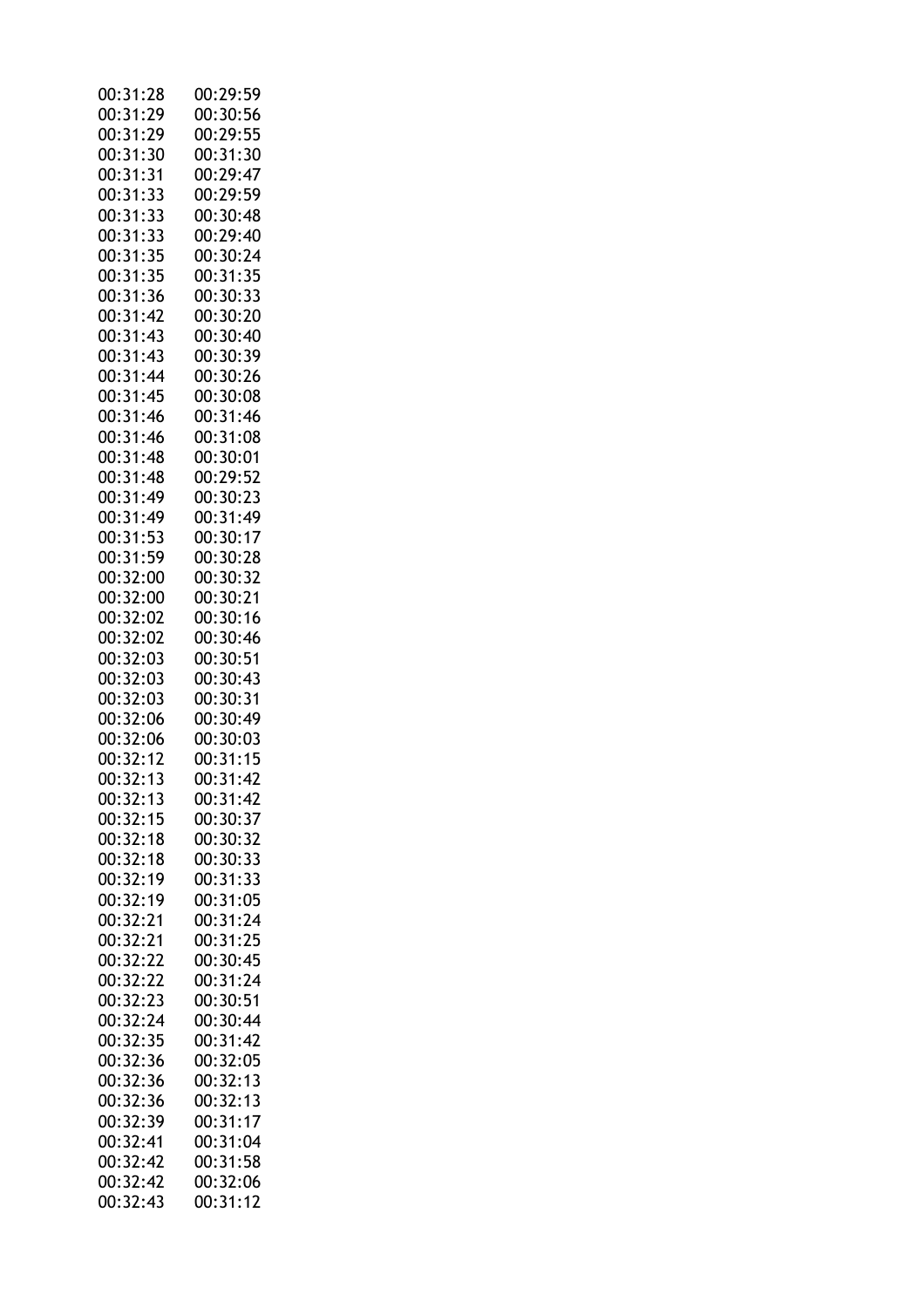| 00:32:44 | 00:32:39 |
|----------|----------|
| 00:32:45 | 00:32:04 |
| 00:32:45 | 00:31:13 |
| 00:32:53 | 00:31:36 |
| 00:33:00 | 00:31:08 |
| 00:33:01 | 00:33:01 |
| 00:33:02 | 00:31:15 |
| 00:33:02 | 00:31:16 |
| 00:33:02 | 00:31:11 |
|          | 00:31:09 |
| 00:33:05 |          |
| 00:33:06 | 00:31:15 |
| 00:33:07 | 00:31:33 |
| 00:33:09 | 00:32:16 |
| 00:33:12 | 00:32:01 |
| 00:33:13 | 00:31:32 |
| 00:33:14 | 00:32:36 |
| 00:33:14 | 00:32:35 |
| 00:33:16 | 00:32:06 |
| 00:33:23 | 00:31:50 |
| 00:33:23 | 00:31:50 |
| 00:33:24 | 00:32:09 |
| 00:33:24 | 00:31:23 |
| 00:33:24 | 00:31:23 |
| 00:33:28 | 00:31:33 |
| 00:33:29 | 00:32:03 |
| 00:33:32 | 00:31:40 |
|          |          |
| 00:33:32 | 00:31:51 |
| 00:33:38 | 00:32:18 |
| 00:33:41 | 00:32:33 |
| 00:33:42 | 00:31:58 |
| 00:33:49 | 00:32:01 |
| 00:33:50 | 00:32:04 |
| 00:33:50 | 00:32:13 |
| 00:33:50 | 00:32:13 |
| 00:33:50 | 00:31:56 |
| 00:33:52 | 00:33:10 |
| 00:33:53 | 00:31:58 |
| 00:33:57 | 00:33:01 |
| 00:34:05 | 00:33:29 |
| 00:34:05 | 00:33:11 |
| 00:34:06 | 00:33:11 |
| 00:34:12 | 00:32:12 |
| 00:34:12 | 00:32:12 |
| 00:34:14 | 00:33:20 |
| 00:34:15 | 00:32:49 |
|          |          |
| 00:34:16 | 00:32:36 |
| 00:34:20 | 00:32:25 |
| 00:34:22 | 00:32:25 |
| 00:34:25 | 00:32:51 |
| 00:34:25 | 00:32:36 |
| 00:34:27 | 00:33:35 |
| 00:34:27 | 00:33:35 |
| 00:34:27 | 00:33:26 |
| 00:34:28 | 00:32:39 |
| 00:34:31 | 00:34:00 |
| 00:34:31 | 00:33:44 |
|          |          |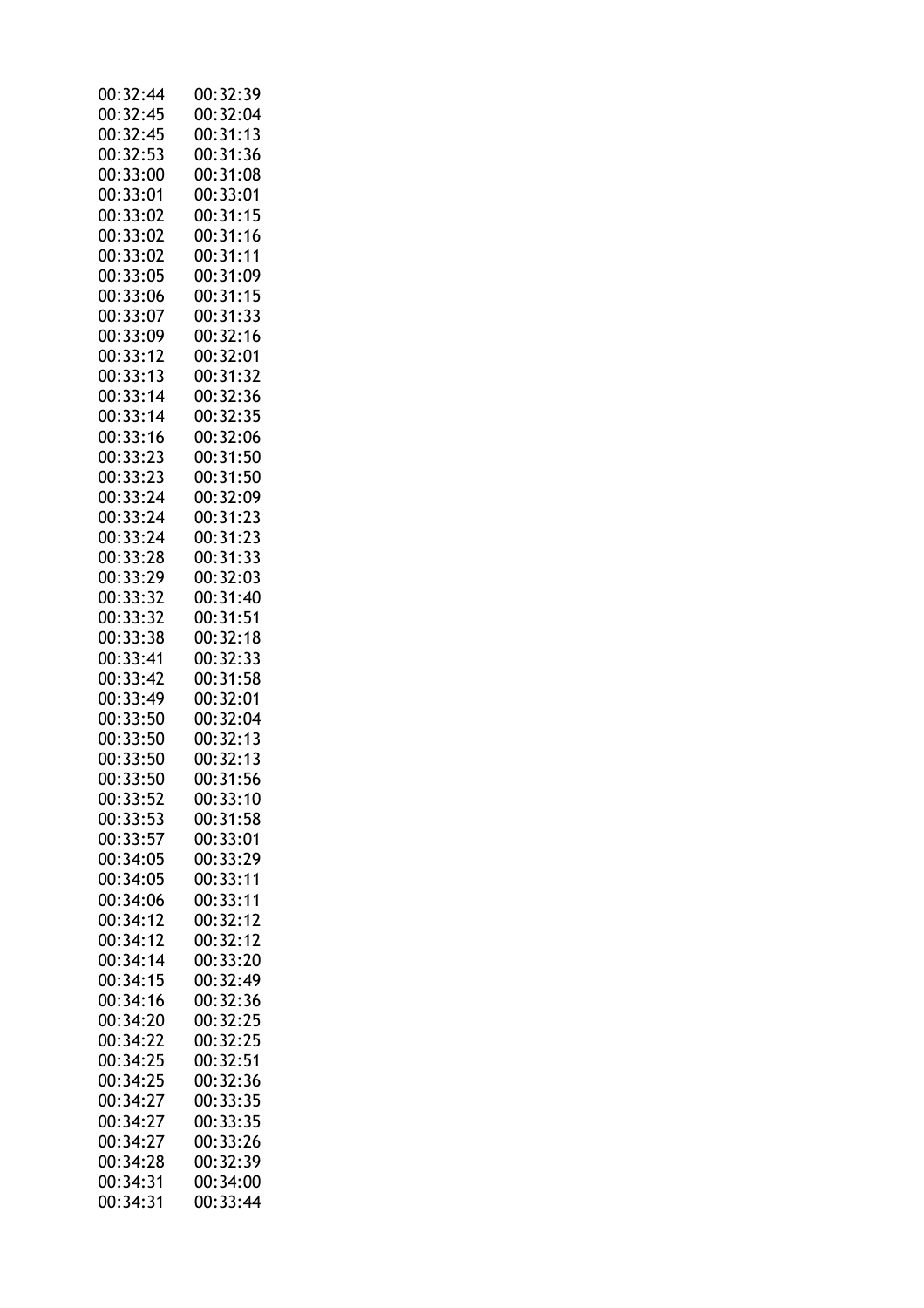| 00:34:33 | 00:33:23 |
|----------|----------|
| 00:34:33 | 00:33:23 |
| 00:34:37 | 00:33:57 |
| 00:34:38 | 00:33:58 |
| 00:34:39 | 00:33:26 |
| 00:34:44 | 00:33:16 |
| 00:34:44 | 00:33:16 |
| 00:34:46 | 00:33:23 |
| 00:34:47 | 00:32:51 |
| 00:34:48 | 00:33:21 |
|          | 00:32:47 |
| 00:34:49 |          |
| 00:34:51 | 00:34:36 |
| 00:34:52 | 00:34:52 |
| 00:35:05 | 00:33:25 |
| 00:35:05 | 00:33:09 |
| 00:35:06 | 00:34:19 |
| 00:35:07 | 00:33:16 |
| 00:35:11 | 00:33:56 |
| 00:35:12 | 00:34:17 |
| 00:35:12 | 00:34:25 |
| 00:35:12 | 00:34:26 |
| 00:35:13 | 00:33:19 |
| 00:35:13 | 00:33:33 |
| 00:35:14 | 00:33:45 |
| 00:35:17 | 00:33:50 |
| 00:35:17 | 00:33:50 |
| 00:35:20 | 00:33:31 |
| 00:35:23 | 00:34:15 |
| 00:35:24 | 00:34:22 |
| 00:35:26 | 00:33:24 |
| 00:35:27 | 00:34:00 |
| 00:35:29 | 00:33:27 |
|          |          |
| 00:35:33 | 00:33:45 |
| 00:35:43 | 00:35:01 |
| 00:35:44 | 00:33:44 |
| 00:35:44 | 00:34:30 |
| 00:35:44 | 00:34:30 |
| 00:35:46 | 00:34:02 |
| 00:35:47 | 00:34:00 |
| 00:35:47 | 00:34:21 |
| 00:35:49 | 00:33:55 |
| 00:35:49 | 00:34:21 |
| 00:35:51 | 00:33:58 |
| 00:35:56 | 00:35:25 |
| 00:35:56 | 00:35:26 |
| 00:35:58 | 00:34:37 |
| 00:36:05 | 00:35:26 |
| 00:36:07 | 00:34:58 |
| 00:36:15 | 00:34:34 |
| 00:36:16 | 00:34:47 |
| 00:36:16 | 00:34:55 |
| 00:36:17 | 00:34:30 |
| 00:36:17 | 00:34:31 |
|          |          |
| 00:36:27 | 00:34:27 |
| 00:36:27 | 00:34:28 |
| 00:36:29 | 00:35:33 |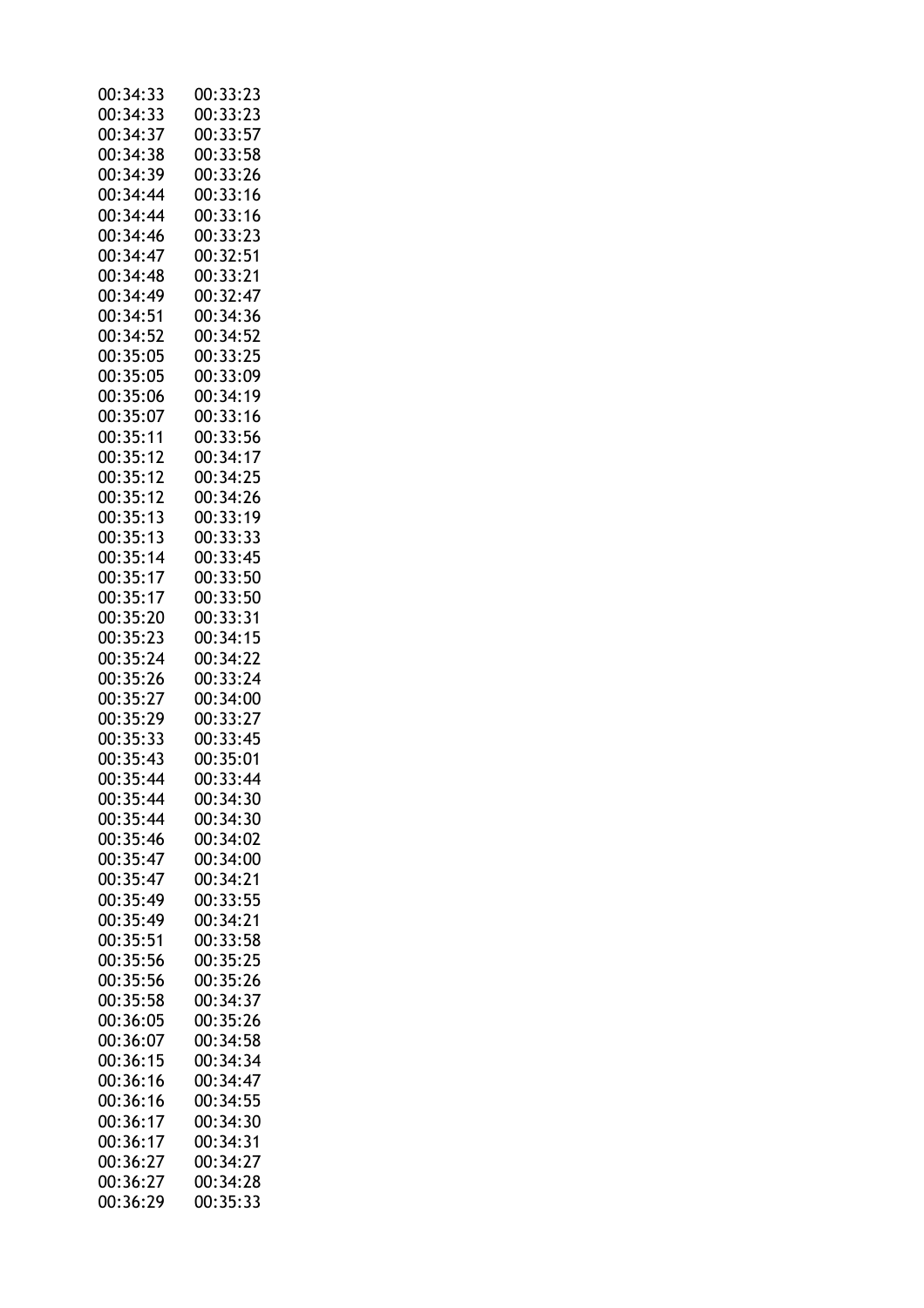| 00:36:29 | 00:35:33 |
|----------|----------|
| 00:36:32 | 00:35:08 |
| 00:36:33 | 00:34:39 |
| 00:36:35 | 00:35:08 |
| 00:36:35 | 00:34:43 |
| 00:36:36 | 00:34:41 |
| 00:36:41 | 00:36:15 |
| 00:36:44 | 00:35:36 |
| 00:36:44 | 00:35:36 |
| 00:36:45 | 00:35:00 |
| 00:36:46 | 00:35:04 |
| 00:36:46 | 00:35:04 |
| 00:36:46 | 00:35:04 |
| 00:36:46 | 00:35:05 |
|          |          |
| 00:36:51 | 00:36:45 |
| 00:36:54 | 00:35:45 |
| 00:36:55 | 00:35:03 |
| 00:36:56 | 00:35:09 |
| 00:36:56 | 00:34:59 |
| 00:36:56 | 00:34:59 |
| 00:36:56 | 00:35:09 |
| 00:37:10 | 00:35:39 |
| 00:37:10 | 00:35:21 |
| 00:37:12 | 00:35:41 |
| 00:37:13 | 00:36:19 |
| 00:37:15 | 00:36:39 |
| 00:37:15 | 00:36:39 |
| 00:37:18 | 00:35:25 |
| 00:37:27 | 00:35:38 |
| 00:37:31 | 00:35:31 |
| 00:37:32 | 00:35:32 |
| 00:37:33 | 00:36:14 |
| 00:37:48 | 00:36:26 |
| 00:37:48 | 00:36:25 |
| 00:37:54 | 00:37:01 |
| 00:37:59 | 00:36:22 |
| 00:38:03 | 00:36:26 |
| 00:38:06 | 00:37:07 |
| 00:38:09 | 00:36:31 |
| 00:38:12 | 00:37:36 |
| 00:38:13 | 00:36:38 |
| 00:38:16 | 00:36:34 |
| 00:38:29 | 00:36:40 |
| 00:38:30 | 00:37:23 |
| 00:38:30 | 00:37:29 |
|          |          |
| 00:38:30 | 00:37:29 |
| 00:38:31 | 00:37:24 |
| 00:38:32 | 00:38:20 |
| 00:38:33 | 00:37:33 |
| 00:38:34 | 00:37:56 |
| 00:38:36 | 00:38:36 |
| 00:38:37 | 00:36:52 |
| 00:39:09 | 00:38:27 |
| 00:39:29 | 00:37:56 |
| 00:39:33 | 00:38:15 |
| 00:39:34 | 00:37:48 |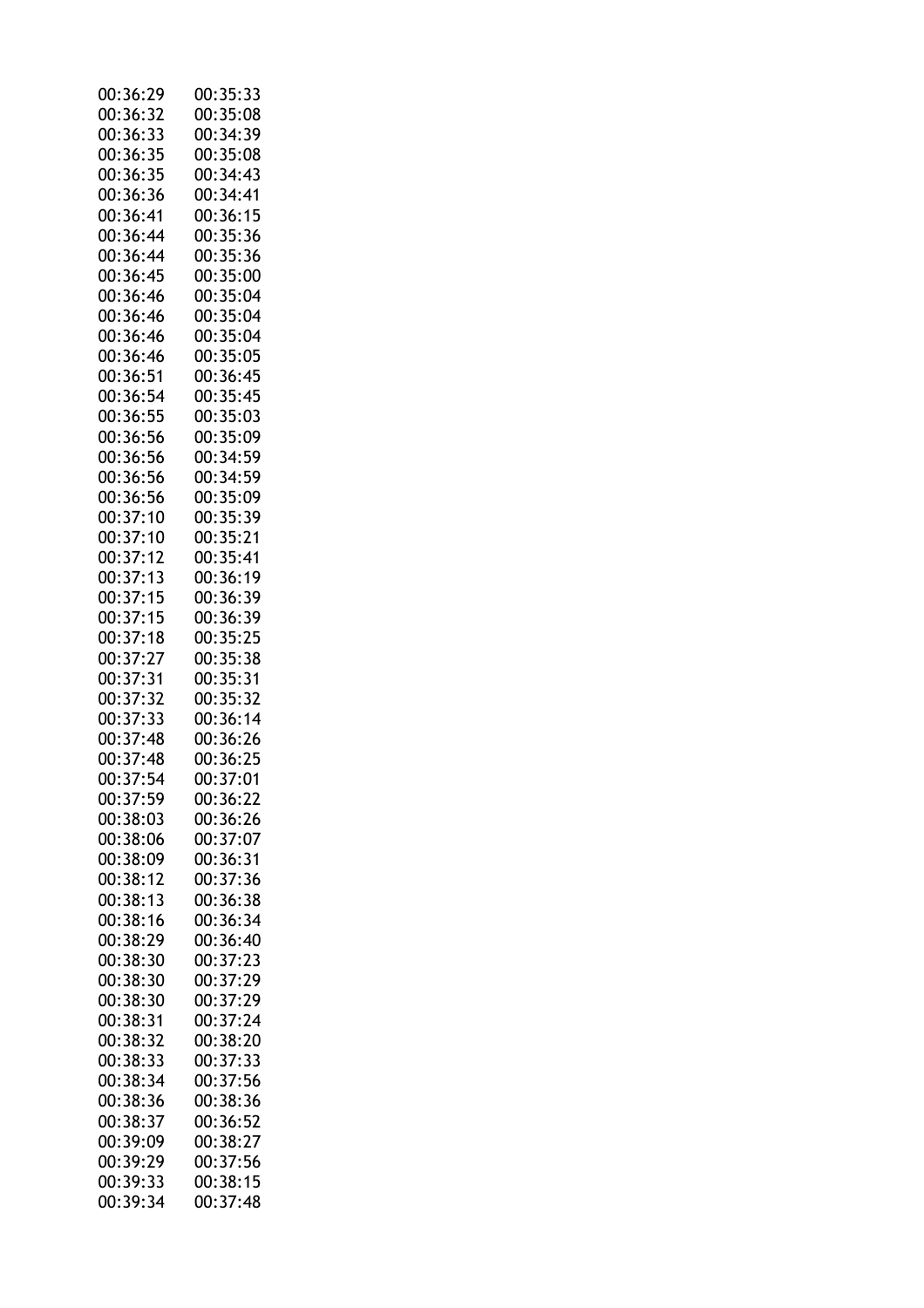| 00:39:34 | 00:37:47 |
|----------|----------|
| 00:39:38 | 00:37:20 |
| 00:39:38 | 00:37:22 |
| 00:39:40 | 00:37:22 |
| 00:39:41 | 00:38:09 |
| 00:39:41 | 00:38:09 |
| 00:39:41 | 00:37:22 |
| 00:39:49 | 00:38:07 |
| 00:39:51 | 00:38:08 |
| 00:40:00 |          |
|          | 00:38:26 |
| 00:40:09 | 00:38:23 |
| 00:40:10 | 00:38:22 |
| 00:40:10 | 00:38:24 |
| 00:40:12 | 00:38:57 |
| 00:40:13 | 00:40:00 |
| 00:40:19 | 00:38:33 |
| 00:40:34 | 00:40:21 |
| 00:40:36 | 00:40:22 |
| 00:40:42 | 00:40:07 |
| 00:40:43 | 00:39:46 |
| 00:40:46 | 00:38:45 |
| 00:40:48 | 00:40:48 |
| 00:40:49 | 00:38:57 |
|          |          |
| 00:40:52 | 00:38:50 |
| 00:40:57 | 00:39:57 |
| 00:40:57 | 00:39:44 |
| 00:41:02 | 00:39:01 |
| 00:41:07 | 00:39:29 |
| 00:41:07 | 00:39:29 |
| 00:41:10 | 00:39:31 |
| 00:41:16 | 00:40:02 |
| 00:41:17 | 00:40:04 |
| 00:41:17 | 00:39:44 |
| 00:41:18 | 00:40:38 |
| 00:41:22 | 00:39:58 |
| 00:41:22 | 00:39:55 |
| 00:41:23 | 00:40:10 |
| 00:41:36 | 00:41:10 |
| 00:41:39 | 00:40:30 |
|          |          |
| 00:41:40 | 00:40:31 |
| 00:41:53 | 00:40:54 |
| 00:41:58 | 00:41:58 |
| 00:42:00 | 00:42:00 |
| 00:42:05 | 00:40:17 |
| 00:42:14 | 00:40:45 |
| 00:42:15 | 00:40:53 |
| 00:42:15 | 00:40:53 |
| 00:42:15 | 00:40:54 |
| 00:42:17 | 00:40:54 |
| 00:42:34 | 00:40:41 |
| 00:42:35 | 00:40:32 |
| 00:42:37 | 00:40:35 |
|          |          |
| 00:42:37 | 00:41:15 |
| 00:42:43 | 00:41:12 |
| 00:42:43 | 00:40:55 |
| 00:42:44 | 00:40:42 |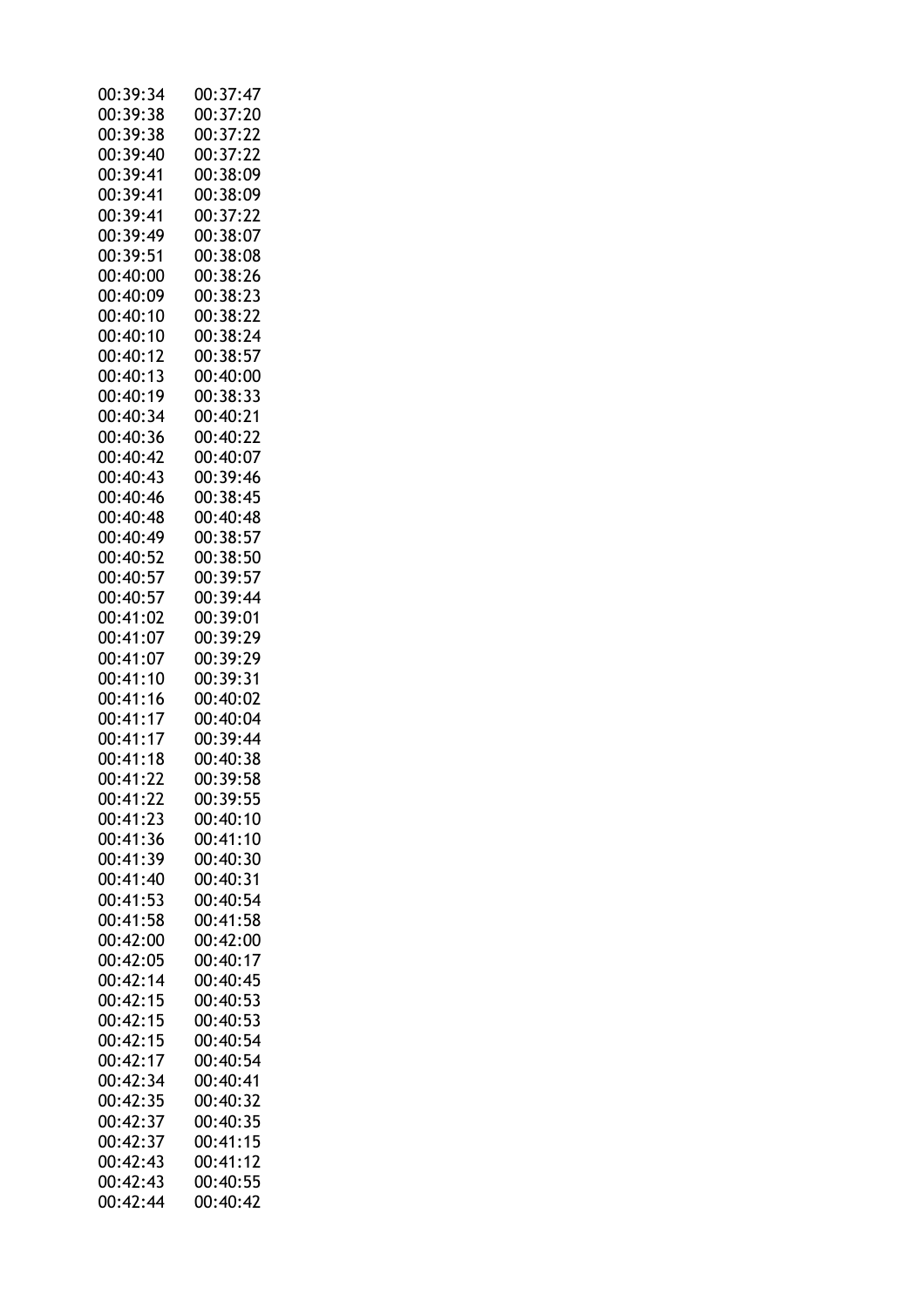| 00:42:45 | 00:41:42 |
|----------|----------|
| 00:42:47 | 00:41:46 |
| 00:42:47 | 00:41:46 |
| 00:42:48 | 00:41:46 |
| 00:42:49 | 00:41:56 |
| 00:42:49 | 00:41:19 |
|          |          |
| 00:42:49 | 00:41:54 |
| 00:42:58 | 00:42:18 |
| 00:42:59 | 00:42:59 |
| 00:43:00 | 00:40:52 |
| 00:43:13 | 00:41:06 |
| 00:43:27 | 00:42:06 |
| 00:43:32 | 00:42:33 |
| 00:43:36 | 00:41:43 |
| 00:43:51 | 00:41:56 |
| 00:43:59 | 00:42:16 |
|          |          |
| 00:44:01 | 00:42:22 |
| 00:44:03 | 00:42:31 |
| 00:44:03 | 00:42:32 |
| 00:44:05 | 00:42:22 |
| 00:44:18 | 00:43:17 |
| 00:44:30 | 00:43:14 |
| 00:44:31 | 00:43:16 |
| 00:44:38 | 00:43:05 |
| 00:44:40 | 00:42:41 |
| 00:44:40 | 00:42:41 |
|          |          |
| 00:44:41 | 00:42:40 |
| 00:44:54 | 00:43:33 |
| 00:44:57 | 00:43:30 |
| 00:44:57 | 00:43:32 |
| 00:45:00 | 00:43:43 |
| 00:45:02 | 00:43:24 |
| 00:45:29 | 00:44:10 |
| 00:45:29 | 00:44:10 |
| 00:45:37 | 00:43:20 |
| 00:46:09 | 00:44:27 |
| 00:46:10 | 00:44:26 |
| 00:46:22 | 00:44:59 |
|          |          |
| 00:46:22 | 00:44:58 |
| 00:46:37 | 00:44:33 |
| 00:46:37 | 00:44:32 |
| 00:47:22 | 00:45:49 |
| 00:47:22 | 00:45:49 |
| 00:47:53 | 00:46:29 |
| 00:47:57 | 00:47:32 |
| 00:47:58 | 00:47:33 |
| 00:48:17 | 00:47:43 |
| 00:48:26 | 00:46:19 |
|          |          |
| 00:48:31 | 00:48:21 |
| 00:48:32 | 00:48:21 |
| 00:48:37 | 00:46:35 |
| 00:48:37 | 00:46:47 |
| 00:48:37 | 00:46:48 |
| 00:48:38 | 00:46:36 |
| 00:48:39 | 00:47:00 |
| 00:48:39 | 00:47:00 |
|          |          |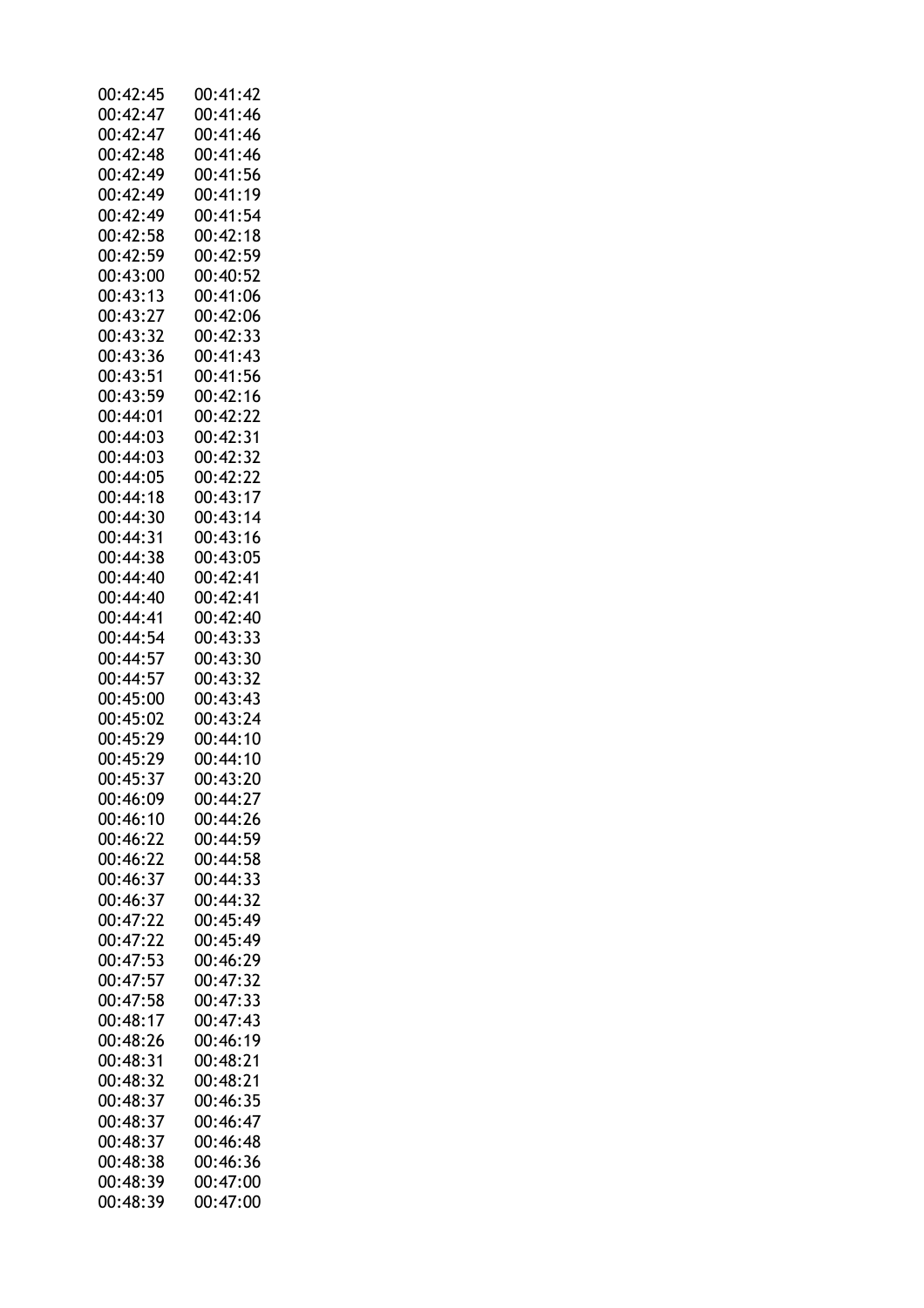| 00:48:55 | 00:48:45 |
|----------|----------|
| 00:48:55 | 00:48:45 |
| 00:48:57 | 00:48:14 |
| 00:49:31 | 00:47:42 |
| 00:49:38 | 00:48:18 |
| 00:49:59 | 00:49:01 |
|          |          |
| 00:50:00 | 00:49:02 |
| 00:50:01 | 00:48:53 |
| 00:50:13 | 00:49:21 |
| 00:50:14 | 00:49:21 |
| 00:50:18 | 00:48:29 |
| 00:50:35 | 00:49:21 |
| 00:50:39 | 00:49:28 |
| 00:50:47 | 00:48:38 |
| 00:50:50 | 00:49:06 |
| 00:50:50 | 00:49:06 |
|          |          |
| 00:50:53 | 00:49:10 |
| 00:50:53 | 00:49:10 |
| 00:51:13 | 00:49:59 |
| 00:51:34 | 00:49:39 |
| 00:51:34 | 00:49:39 |
| 00:51:36 | 00:49:29 |
| 00:51:41 | 00:50:02 |
| 00:51:41 | 00:50:01 |
| 00:51:41 | 00:50:02 |
| 00:51:42 | 00:50:02 |
| 00:51:53 | 00:49:43 |
|          |          |
| 00:51:57 | 00:50:08 |
| 00:51:58 | 00:51:18 |
| 00:52:15 | 00:50:21 |
| 00:52:15 | 00:50:26 |
| 00:52:51 | 00:51:18 |
| 00:52:56 | 00:51:18 |
| 00:52:56 | 00:51:20 |
| 00:52:57 | 00:51:21 |
| 00:53:00 | 00:51:24 |
| 00:53:01 | 00:51:24 |
| 00:53:01 | 00:51:03 |
| 00:53:02 | 00:51:25 |
|          |          |
| 00:53:02 | 00:51:26 |
| 00:53:11 | 00:51:38 |
| 00:53:14 | 00:51:41 |
| 00:53:24 | 00:51:36 |
| 00:53:26 | 00:51:26 |
| 00:53:26 | 00:51:38 |
| 00:53:27 | 00:51:26 |
| 00:53:34 | 00:52:22 |
| 00:53:48 | 00:51:40 |
| 00:53:59 | 00:51:47 |
| 00:53:59 | 00:51:46 |
| 00:54:00 | 00:51:46 |
|          |          |
| 00:54:00 | 00:51:46 |
| 00:54:00 | 00:51:46 |
| 00:54:05 | 00:52:48 |
| 00:54:11 | 00:52:02 |
| 00:54:11 | 00:52:02 |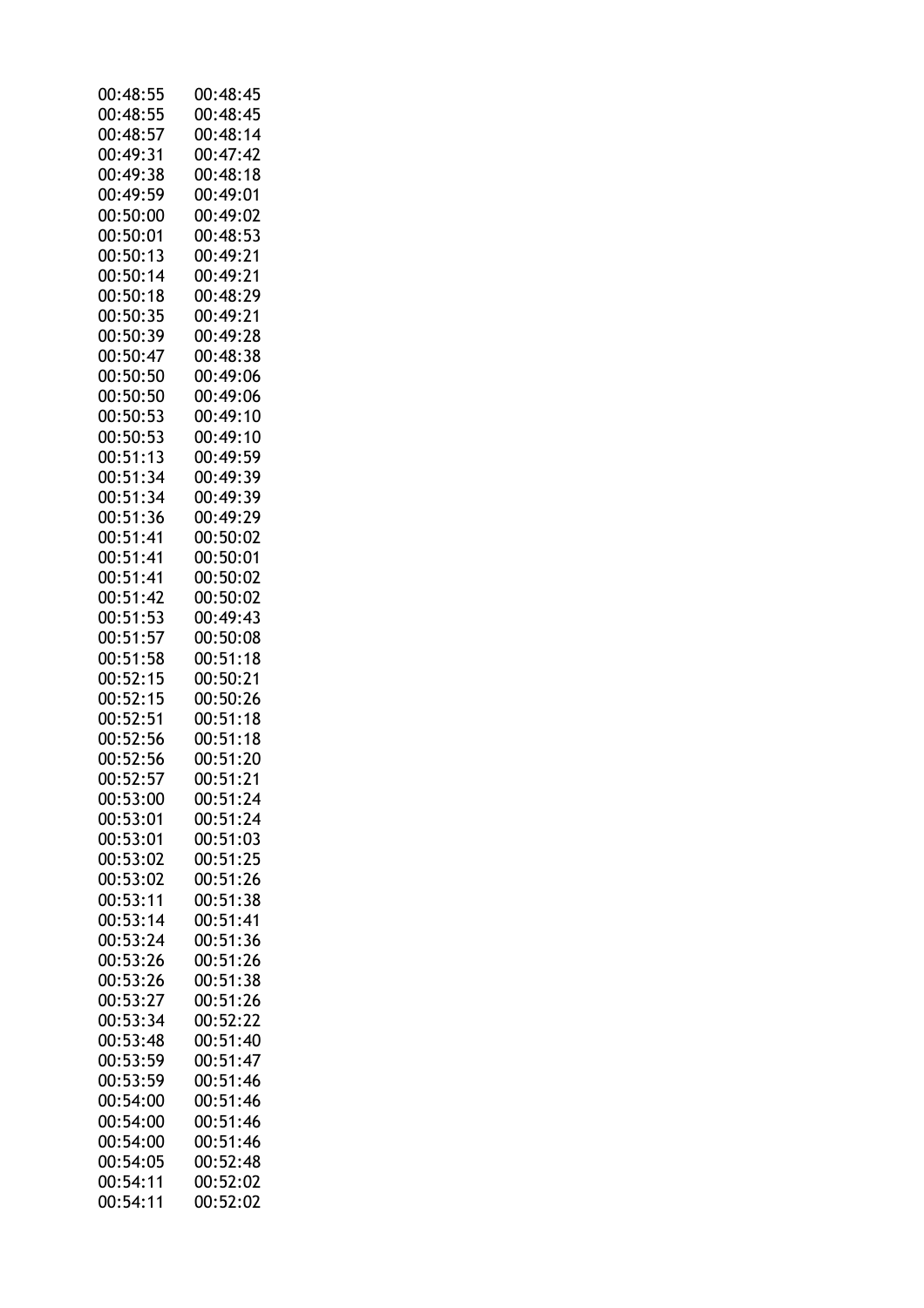| 00:54:13 | 00:52:27 |
|----------|----------|
| 00:54:25 | 00:52:44 |
| 00:54:25 | 00:52:45 |
| 00:54:28 | 00:52:17 |
| 00:54:28 | 00:52:17 |
| 00:54:34 | 00:52:40 |
| 00:54:34 |          |
|          | 00:52:37 |
| 00:54:37 | 00:53:35 |
| 00:54:38 | 00:53:35 |
| 00:54:39 | 00:52:54 |
| 00:54:39 | 00:52:54 |
| 00:54:40 | 00:53:37 |
| 00:54:47 | 00:53:06 |
| 00:54:54 | 00:53:46 |
| 00:54:54 | 00:53:46 |
| 00:54:59 | 00:53:06 |
| 00:55:00 | 00:53:07 |
| 00:55:01 |          |
|          | 00:52:53 |
| 00:55:02 | 00:53:25 |
| 00:55:03 | 00:53:24 |
| 00:55:09 | 00:54:06 |
| 00:55:11 | 00:53:07 |
| 00:55:12 | 00:53:07 |
| 00:55:12 | 00:53:09 |
| 00:55:49 | 00:53:55 |
| 00:55:55 | 00:53:56 |
| 00:55:55 | 00:53:56 |
| 00:56:02 | 00:53:55 |
| 00:56:04 | 00:53:57 |
| 00:57:50 | 00:55:45 |
|          | 00:55:45 |
| 00:57:51 |          |
| 00:58:03 | 00:55:59 |
| 00:58:03 | 00:55:59 |
| 00:58:40 | 00:56:54 |
| 00:58:41 | 00:56:54 |
| 00:58:41 | 00:56:55 |
| 00:58:42 | 00:56:55 |
| 00:58:43 | 00:57:15 |
| 00:58:59 | 00:57:30 |
| 00:59:00 | 13:03:11 |
| 00:59:25 | 00:57:30 |
| 00:59:27 | 00:57:32 |
| 00:59:40 | 13:03:51 |
| 00:59:49 | 00:57:50 |
| 01:00:10 | 00:58:13 |
| 01:00:11 | 00:58:15 |
| 01:00:15 | 00:58:18 |
| 01:00:17 | 00:58:03 |
| 01:00:17 | 00:58:05 |
|          |          |
| 01:00:18 | 00:58:06 |
| 01:00:20 | 00:58:17 |
| 01:00:21 | 00:58:17 |
| 01:01:13 | 00:58:56 |
| 01:01:17 | 00:59:30 |
| 01:01:45 | 00:59:33 |
| 01:01:46 | 00:59:34 |